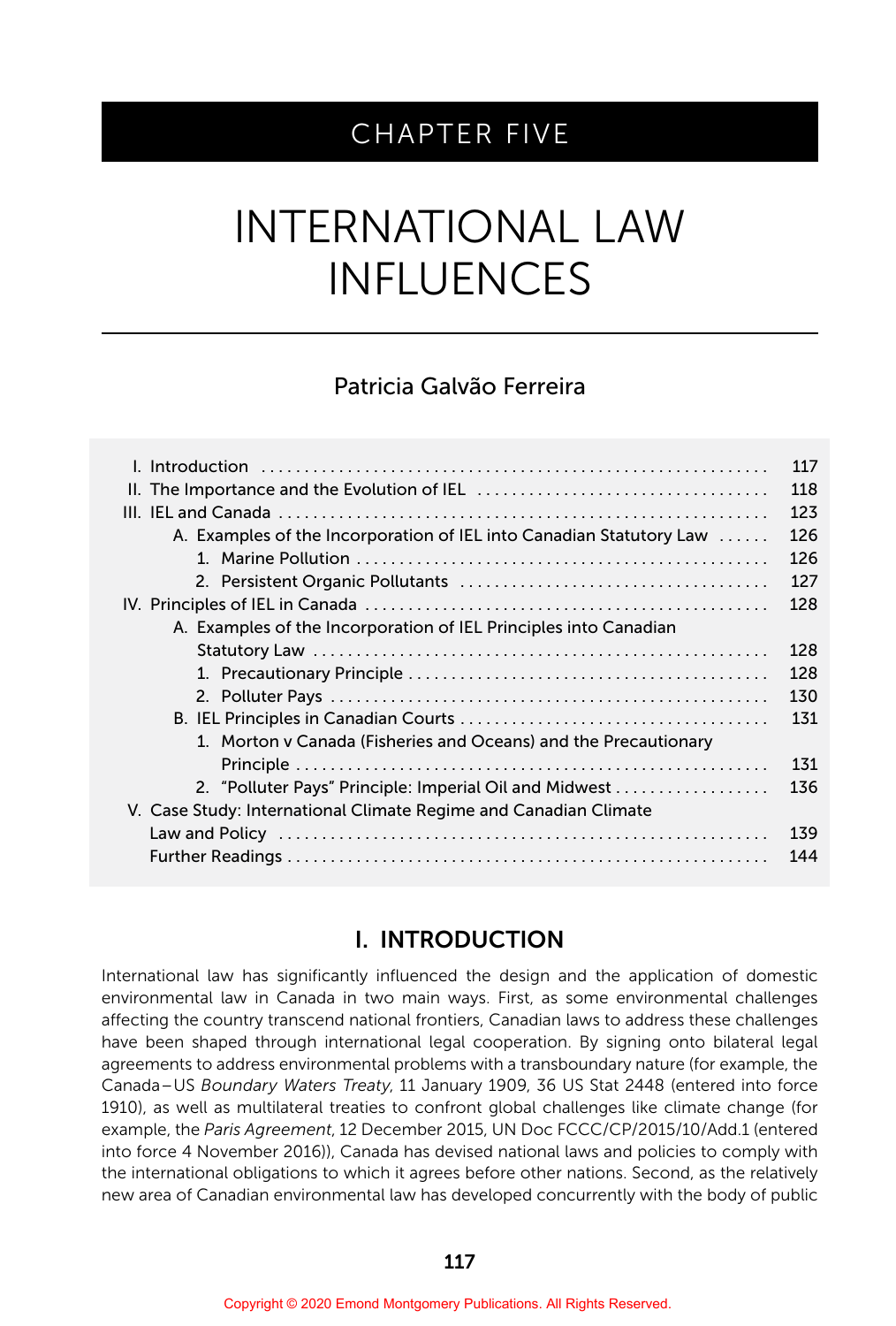international law to protect the environment, it has been greatly affected by international environmental law (IEL) principles, norms, and institutions.

This chapter examines the various ways in which IEL has helped to shape the design and the application of Canadian domestic environmental law. It first provides an overview of the importance and the evolution of international law responses to current and emerging environmental challenges before reviewing concrete cases in which Canadian environmental norms and principles can be directly linked to IEL. Finally, it reviews how Canadian courts are engaging with international environmental law principles. Note that this chapter does not purport to address or to summarize the important elements of IEL as a branch of international law. To learn about characteristics of IEL when compared with other areas of international law, sources of IEL, and actors engaged in the making of IEL, or for a full history of the discipline, see the list of further readings at the end of this chapter. The goal here is to emphasize that the broader international context in which Canada's environmental laws are embedded helps to illuminate how environmental regulations came to be and how they continue to be designed and interpreted today. Other examples of how international law has influenced Canadian environmental law can be found throughout the chapters in this book.

# II. THE IMPORTANCE AND THE EVOLUTION OF IEL

The excerpt below, from Philippe Sands and Jacqueline Peel, discusses the reasons behind the existence of a substantial and growing body of international norms, principles, and institutions to protect the environment, and describes how those principles and norms have evolved in the last 50 years. Sands and Peel also discuss how IEL has been an important driver for national states creating domestic environmental laws. This discussion is followed by an excerpt from a 2018 report by the United Nations Environmental Programme (UNEP) on environmental rule of law. The UNEP report recognizes that despite the dramatic expansion in the number of international and national environmental laws since the 1970s, the world remains far from adequately responding to long-standing environmental problems like air pollution and water contamination. Meanwhile, our societies now face new environmental challenges, such as climate change, which puts our legal systems even more to the test. The UNEP report suggests that there is a considerable gap between existing environmental laws and their implementation and enforcement, emphasizing the importance of taking environmental justice into account in domestic systems in order to protect the environment.

# PHILIPPE SANDS & JACQUELINE PEEL, "THE ENVIRONMENT AND INTERNATIONAL SOCIETY: ISSUES, CONCEPTS AND DEFINITIONS"

in *Principles of International Environmental Law*, 4th ed (Cambridge: Cambridge University Press, 2018) ch 1 [footnotes omitted]

## INTRODUCTION: THE ENVIRONMENTAL CHALLENGE

It is widely recognised that the planet faces serious environmental challenges that can only be addressed through international cooperation. Climate change and ozone depletion, loss of biodiversity, toxic and hazardous pollution of air and sea, pollution of rivers and depletion of freshwater resources are among the issues that international law is called upon to address. … [E]nvironmental threats are accompanied by a recognition that ecological interdependence does not respect national boundaries and that issues once considered to be matters of national concern have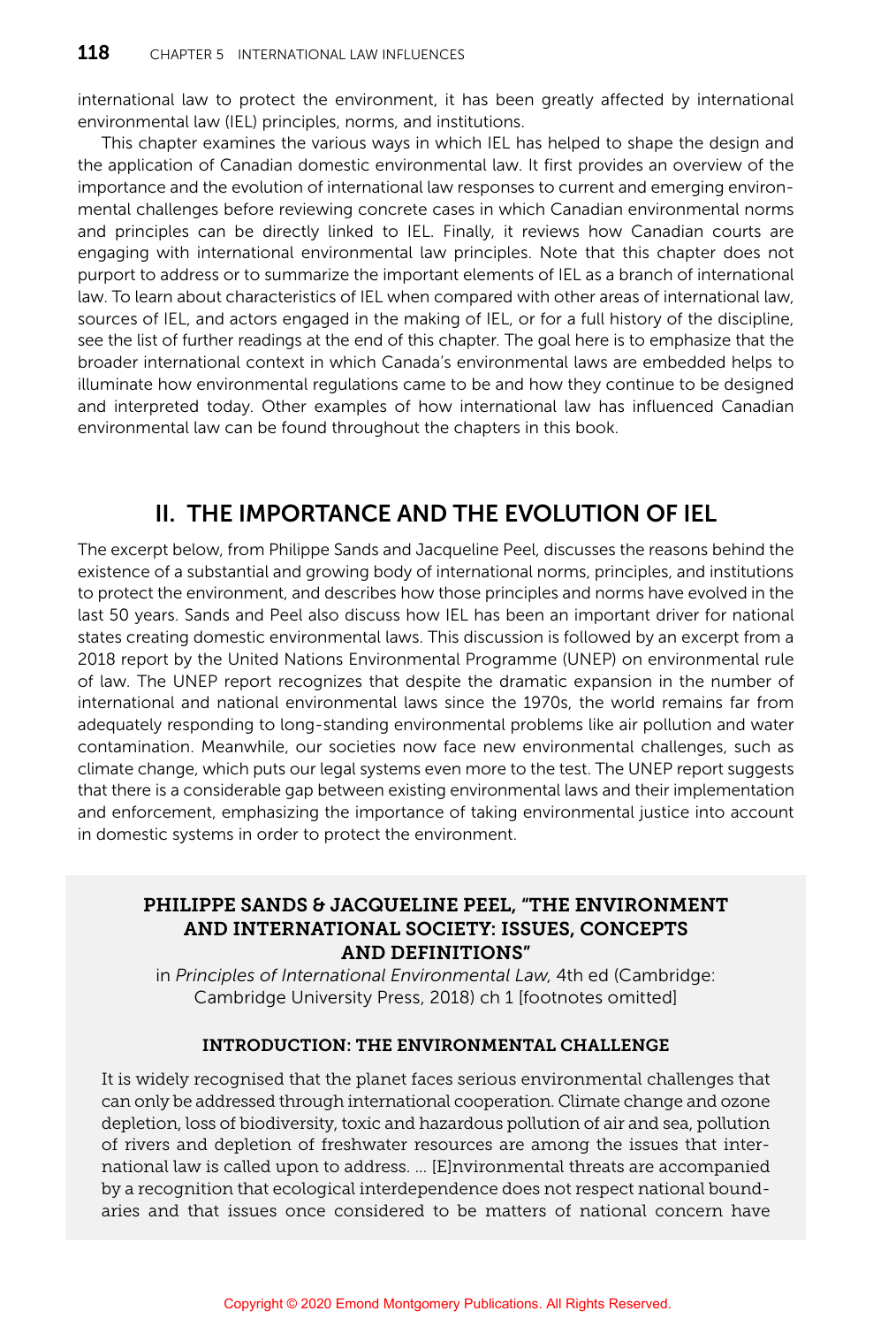international implications—at the bilateral, subregional, regional or global levels that can often only be addressed by international cooperation, including by law and regulation.

• • •

#### THE INTERNATIONAL LEGAL ORDER

Environmental issues pose significant challenges for the traditional international legal order, in at least three ways. They pose challenges, first, for the legislative, administrative and adjudicative functions of international law; second, for the manner in which international legal arrangements are organised (i.e. along territorial lines); and, third, for the various actors who are considered to be members of the international community and participants in the various processes and practices of the international legal order. …

• • •

The international legal order regulates the activities of an international community comprising states, international organisations and non-state actors. States have the primary role in the international legal order, as both international lawmakers and holders of international rights and obligations. Under international law, states are sovereign and have equal rights and duties as members of the international community, notwithstanding differences of an economic, social, political or other nature. …

The sovereignty and exclusive jurisdiction … over their territory means, in principle, that [states] alone have the competence to develop policies and laws in respect of the natural resources and the environment of their territory, which comprises:

- (1) the land within its boundaries, including the subsoil;
- (2) internal waters, such as lakes, rivers and canals;
- (3) the territorial sea, which is adjacent to the coast, including its seabed, subsoil and the resources thereof; and
- (4) the airspace above its land, internal waters and territorial sea, up to the point at which the legal regime of outer space begins.

Additionally, states have limited sovereign rights and jurisdiction over other areas, including: a contiguous zone adjacent to the territorial seas; the resources of the continental shelf, its seabed and subsoil; certain fishing zones; and the exclusive economic zone. It follows that certain areas fall outside the territory of any state, and in respect of these no state has exclusive jurisdiction. These areas, which are sometimes referred to as the "global commons," include the high seas and its seabed and subsoil, outer space and, according to a majority of states, the Antarctic. The atmosphere is also sometimes considered to be part of the global commons. This apparently straightforward international legal order worked satisfactorily as an organising structure until technological developments permeated national boundaries. This structure does not, however, coexist comfortably with an environmental order that consists of a biosphere of interdependent ecosystems, which do not respect artificial national territorial boundaries. Many natural resources and their environmental components are ecologically shared. The use by one state of natural resources within its territory will invariably have consequences for the use of natural resources and their environmental components in another state. This is evident where a river runs through two or more countries, or where living resources migrate between two or more sovereign territories. Even apparently innocent activities in one country, such as the release of greenhouse gases or (possibly) genetically modified organisms, can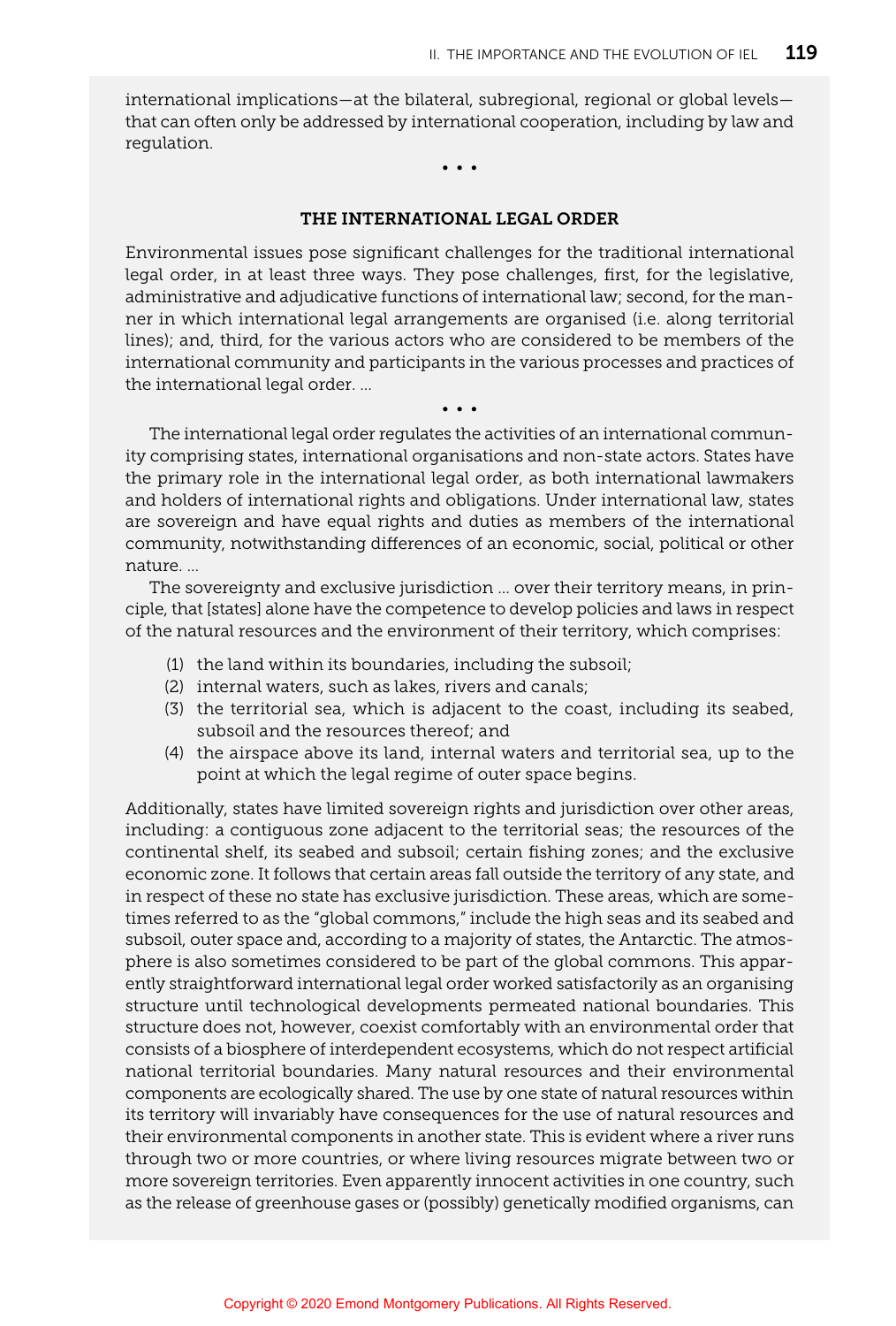have significant effects upon the environment of other states or in areas beyond national jurisdiction. Ecological interdependence poses a fundamental challenge for international law, and explains why international cooperation and the development of international environmental standards are indispensable: the challenge for international law in the world of sovereign states remains to reconcile the fundamental independence of each state with the inherent and fundamental interdependence of the environment.

### PHILIPPE SANDS & JACQUELINE PEEL, "HISTORY"

in *Principles of International Environmental Law* (Cambridge: Cambridge University Press, 2018) ch 2 [footnotes omitted]

International environmental law has evolved over four distinct periods, reflecting developments in scientific knowledge, the application of new technologies and an understanding of their impacts, changes in political consciousness and the changing structure of the international legal order and institutions.

A first period began with bilateral fisheries treaties in the nineteenth century, and concluded with the creation of the new international organisations in 1945. During this period, peoples and nations began to understand that the process of industrialisation and development required limitations on the exploitation of certain natural resources (flora and fauna) and the adoption of appropriate legal instruments. The second period commenced with the creation of the UN and culminated with the UN Conference on the Human Environment, held in Stockholm in June 1972. Over this period, a range of international organisations with competence in environmental matters was created, and legal instruments were adopted, at both the regional and the global levels, which addressed particular sources of pollution and the conservation of general and particular environmental resources, such as oil pollution, nuclear testing, wetlands, the marine environment and its living resources, the quality of freshwaters and the dumping of waste at sea. The third period ran from the 1972 Stockholm Conference and concluded with the UN Conference on Environment and Development (UNCED) in June 1992. During this period, the UN tried to put in place a system for coordinating responses to international environmental issues, regional and global conventions were adopted, and for the first time the production, consumption and international trade in certain products were banned at the global level. The fourth period was set in motion by UNCED, and may be characterised as a period of integration: when environmental concerns should, as a matter of international law and policy, be integrated into all activities and into the broader development agenda concerned with poverty eradication and improving human health. This has also been the period in which increased attention has been paid to compliance with international environmental obligations, with the result that there is now a well-developed body of international jurisprudence.

• • •

#### UNCED

• • •

UNCED was held in Rio de Janeiro, Brazil, on 3-14 June 1992, and was attended by 176 states, more than fifty intergovernmental organisations, and several thousand corporations and non-governmental organisations. …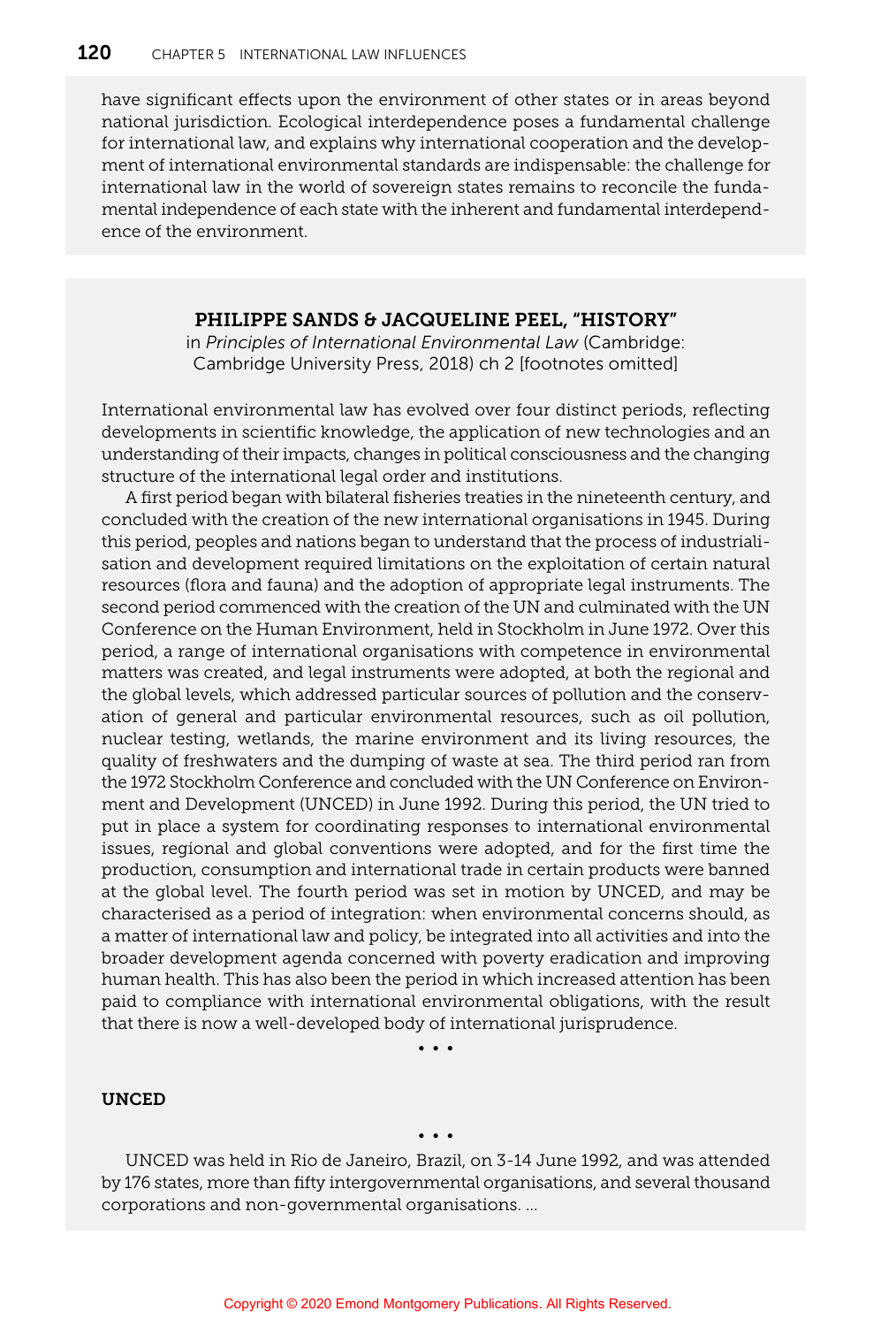UNCED's contribution to international law includes the Commission on Sustainable Development … , the endorsement of a new topic area known as the "international law of sustainable development" … , a number of the Rio Declaration Principles [*Rio Declaration on Environment and Development*, UNGA, UN Doc No A/CONF.151/26/Rev.1 (Vol 1), annex I (1992)], and the framework established by Agenda 21 [United Nations Conference on Environment & Development, Rio de Janeiro, Brazil, 3-14 June 1992]. At the time of UNCED, it was suggested that its endorsement of sustainable development might undermine "the autonomy of environmental law as a body of rules and standards designed to restrain and prevent the environmentally destructive effects of certain kinds of economic activity," and there might be some reason to fear that the Rio Conference constituted "the beginning of the decline of international environmental law as an autonomous branch of international law." This has not occurred; international environmental law has continued to develop and expand since 1992. Nonetheless, UNCED's concern with the balance between environmental protection and economic development has necessitated a reorientation of international environmental regulation [so that environmental concerns would be] integrated into economic and development activities. The challenge for international environmental law has been to facilitate this interlinkage without environmental protection objectives being overwhelmed by the more powerful rules of international economic cooperation.

#### THE RIO DECLARATION

The Rio Declaration represented a series of compromises between developed and developing countries and a balance between the objectives of environmental protection and economic development. … The Declaration comprises twenty-seven Principles, which set out the basis upon which states and people are to cooperate and further develop "international law in the field of sustainable development" (Principle 27). Although it is non-binding, some provisions reflect rules of customary law, others reflect emerging rules, and yet others provide guidance as to future legal developments. A number of the principles—for example, in relation to precaution have been frequently referred to by national and international courts. …

• • •

The heart of the Rio Declaration is in Principles 3 and 4, which should be read together to understand the political context and the trade-off they represent. Both Principles were initially controversial. Principle 3 provides that "[t]he right to development must be fulfilled so as to equitably meet developmental and environmental needs of present and future generations." It represents something of a victory for developing countries and the Group of 77, being the first time that the "right to development" was affirmed in an international instrument adopted by consensus. In return for Principle 3, the developed countries extracted Principle 4, which provides that "[i] n order to achieve sustainable development, environmental protection shall constitute an integral part of the development process and cannot be considered in isolation from it." This reflects a commitment to moving environmental considerations and objectives from the periphery of international relations to its economic core. …

The Rio Declaration recognised a new principle of "common but differentiated responsibility." Principle 7 notes the different contributions of countries to regional and global environmental degradation, and provides that:

[i]n view of the different contributions to global environmental degradation, States have common but differentiated responsibilities. The developed countries acknowledge the responsibility that they bear in the international pursuit of sustainable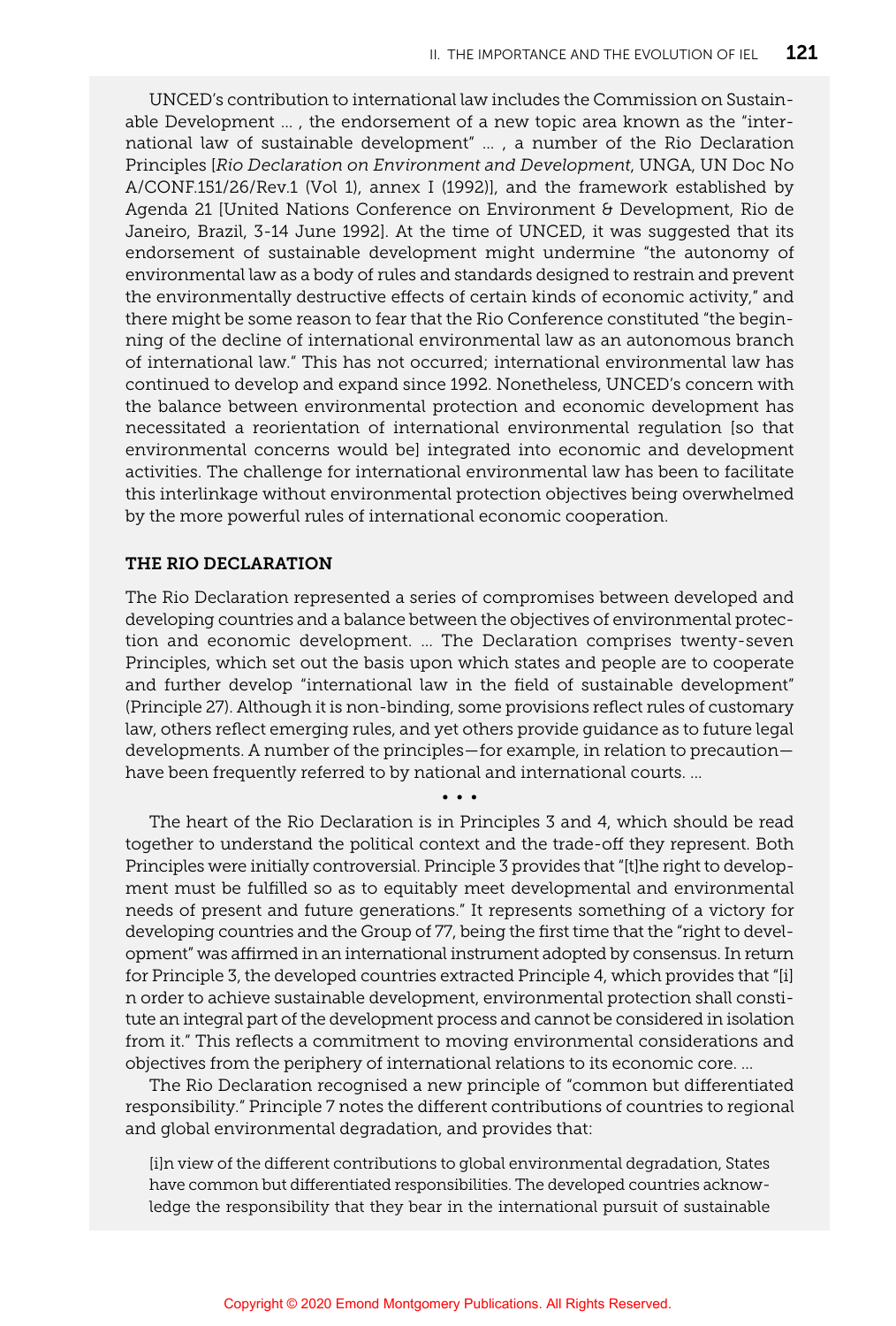development in view of the pressures their societies place on the global environment and of the technologies and financial resources they command.

• • •

Principle 11 … commits all states to enact "effective environmental legislation," although the standards, objectives and priorities "should reflect the environmental and developmental context to which they apply." Principle 11 also recognises that standards applied by some countries "may be inappropriate and of unwarranted economic and social cost to other countries, in particular developing countries."

The Rio Declaration developed general principles of the international law of sustainable development. The "precautionary approach" is endorsed by Principle 15, and the "polluter pays" principle is implicitly recognised in Principle 16. The Rio Declaration took several steps beyond the Stockholm Declaration by supporting the development of "procedural" techniques for implementing international standards (including access to information and public participation), the use of environmental impact assessments, and enhanced notification, information exchange and consultation.

# CARL BRUCH ET AL, ENVIRONMENTAL RULE OF LAW: FIRST GLOBAL REPORT

(Nairobi: United Nations Environment Programme, 2019), online (pdf): <[https://wedocs.unep.org/bitstream/handle/20.500.11822/27279/](https://wedocs.unep.org/bitstream/handle/20.500.11822/27279/Environmental_rule_of_law.pdf) [Environmental\\_rule\\_of\\_law.pdf>](https://wedocs.unep.org/bitstream/handle/20.500.11822/27279/Environmental_rule_of_law.pdf) [footnotes omitted]

# 1.4 EVOLUTION OF ENVIRONMENTAL RULE OF LAW • • •

While some countries adopted environmental laws in the 1970s and 1980s, most adopted their framework environmental laws starting in the 1990s, following the Rio Earth Summit. The 1990s also saw a rapid growth of environmental ministries and agencies. From 1972 to 1992, nations entered into more than 1,100 environmental agreements and other legal instruments. International and bilateral donors and partners focused money and energy in building human and institutional capacity.

By the time the 2002 World Summit on Sustainable Development was held, many countries' wherewithal for making new international commitments at global summits was exhausted. There was a sense among many that the Summit should focus on implementation of existing commitments, rather than on generating yet more commitments that countries may have difficulty implementing. This led to a focus at the Summit on voluntary public–private partnerships, which were viewed as not providing a substitute for effective environmental rule of law.

• • •

By the 2012 UN Conference on Sustainable Development (also known as "Rio+20"), there was substantial focus on environmental governance. *The Future We Want*, the outcome document from Rio+20, emphasized the importance of strong institutions, access to justice and information, and the political will to implement and enforce environmental law. It also expanded and refined a number of the public–private partnerships and other initiatives initiated at the World Summit on Sustainable Development. …

• • •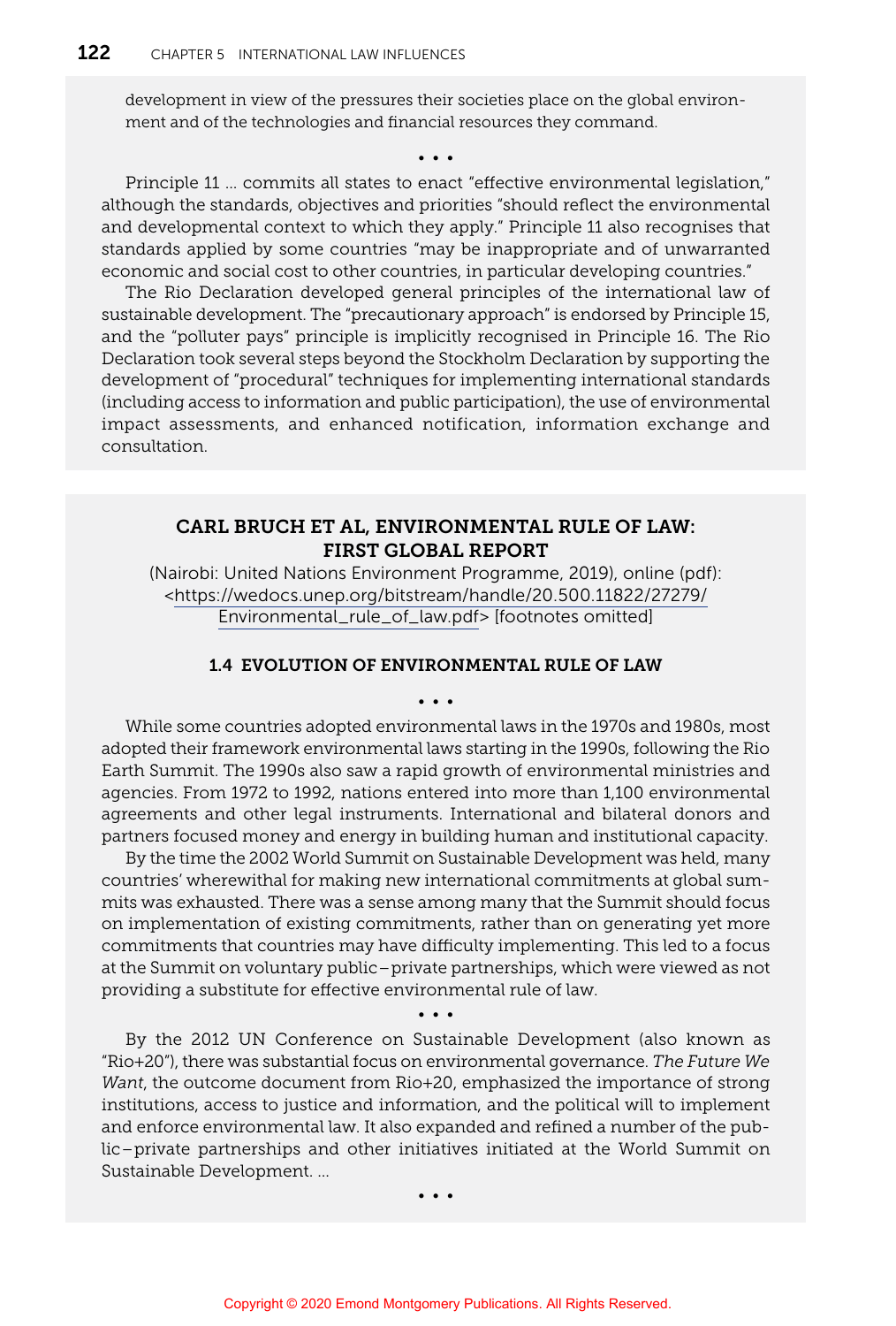The first United Nations Environment Assembly in 2014 adopted resolution 1/13, which calls upon countries "to work for the strengthening of environmental rule of law at the international, regional and national levels." And in 2016, the First World Environmental Law Congress, cosponsored by the International Union for Conservation of Nature and UN Environment, adopted the "IUCN World Declaration on the Environmental Rule of Law," which outlines 13 principles to serve as the foundation for developing and implementing solutions for ecologically sustainable development. It declares that "environmental rule of law should thus serve as the legal foundation for promoting environmental ethics and achieving environmental justice, global ecological integrity, and a sustainable future for all, including for future generations, at local, national, sub-national, regional, and international levels."

In 2015, the global community of nations recognized the importance of environmental rule of law to sustainable development. Sustainable Development Goal 16 emphasizes that environmental rule of law creates peaceful and inclusive societies premised upon access to justice and accountable and inclusive institutions. As such, Goal 16 cuts across all the other Sustainable Development Goals.

### **QUESTIONS**

1. Identify and list environmental problems affecting Canada that can be addressed only by international cooperation and environmental challenges that Canada can regulate unilaterally using domestic law.

2. In your opinion, why it did take so long for the international community to create an international body of norms to protect the environment?

3. Should international environmental law treat all countries as equally responsible for global environmental problems such as climate change?

4. Do we need more environmental treaties to improve environmental protection?

# III. IEL AND CANADA

The evolution of Canada's legal framework to protect the environment, addressed in the other chapters of this book, has been closely intertwined with the evolution of IEL. Canada's territory includes one quarter of the Earth's wetlands and boreal forests, the longest coastline on the planet, and 20 percent of the world's freshwater. As in other developed countries, social pressure from environmental organizations and social movements have consistently pushed concerns with environmental protection to the forefront of Canada's political agenda since the 1970s, with mixed results depending on the circumstances.

As a middle power, Canada relies heavily on international cooperation and the international rule of law to preserve its peace and security and to protect its values and interests, including those related to the national and international environment. Canada has been deeply engaged with IEL since its inception, being a party to a substantial number of important environmental agreements. Moreover, Canada has played an influential role in the development of key aspects of IEL. It was a Canadian diplomat, Maurice Strong, who served as secretary-general of both the 1972 Stockholm Conference on the Human Environment and the 1992 UN Conference on Environment and Development. Strong also served as the first head of UNEP, from 1972 to 1976. Canada has also played a leadership role in the negotiation of some of the key environmental law agreements, like the *Stockholm Convention on Persistent Organic Pollutants*, 22 May 2001, 2256 UNTS 119 (entered into force 17 May 2014).

As of April 2019, Canada is party to 115 international environmental agreements or legal instruments. (See "Canada Treaty Series" (last modified 3 March 2014), online: *Global Affair*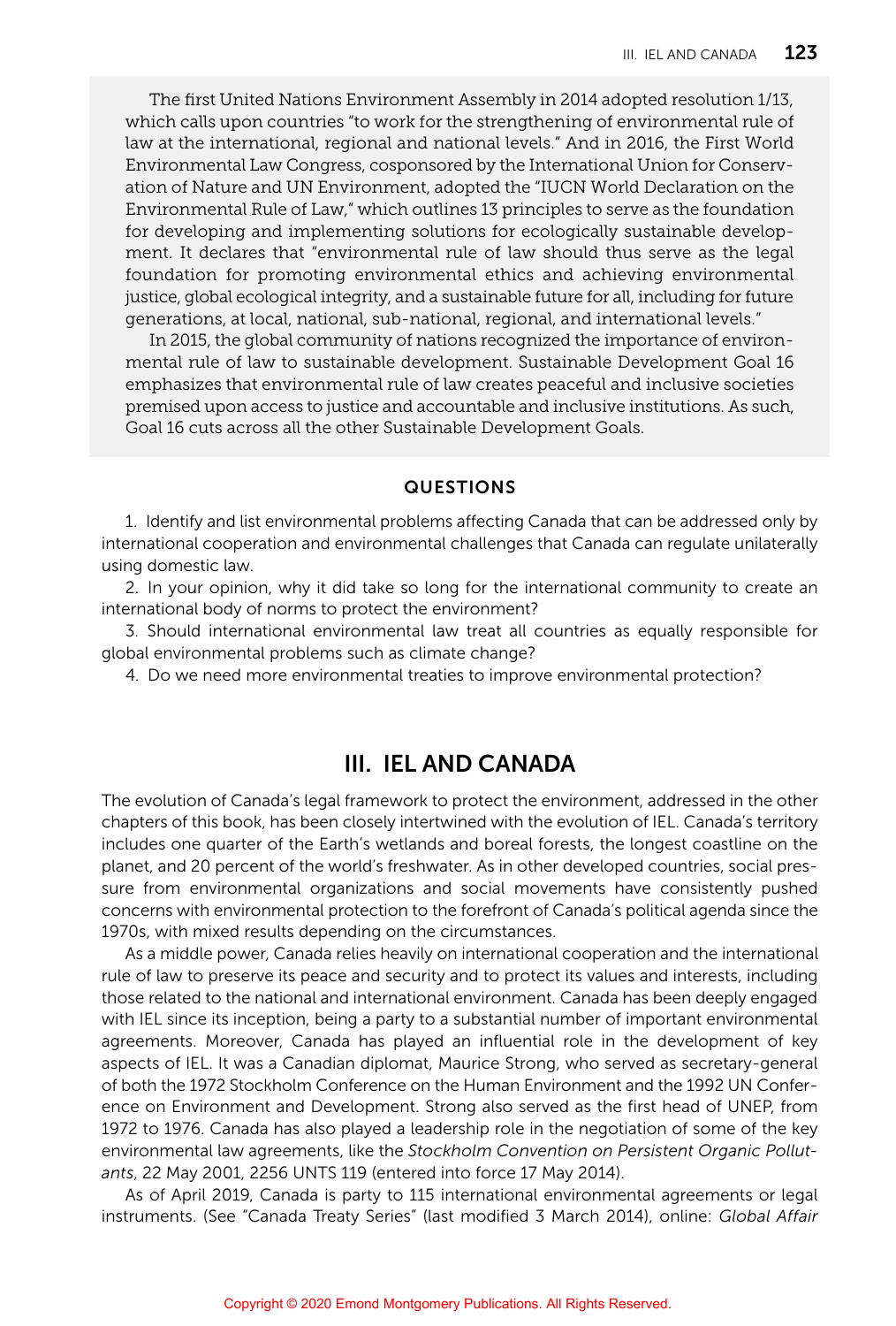*Canada* <<https://www.treaty-accord.gc.ca/cts-rtc.aspx?lang=eng>>.) This includes 54 multilateral agreements (for example, the 1992 *United Nations Framework Convention on Climate Change*, 9 May 1992, 1771 UNTS 107 (entered into force 21 March 1994); the 2015 *Paris Agreement*; the 1992 *Convention on Biological Diversity*, 5 June 1992, 1760 UNTS 79 (entered into force 29 December 1993); and the 1989 *Basel Convention on the Control of Transboundary Movements of Hazardous Wastes and Their Disposal*, 22 March 1989, 1673 UNTS 57); 23 Canada–US environmental agreements (for example, the 1909 *Boundary Waters Treaty* and the 1991 *Agreement between the Government of Canada and the Government of the United States on Air Quality*, 13 March 1991, Can TS 1991, No 3 (entered into force 13 March 1991)); 28 cooperative bilateral agreements with various other countries (for example, the 2011 *Canada–Australia Cooperative Arrangement on Industrial Chemicals* and the 2017 *Canada–China Memorandum of Understanding Concerning Environmental Cooperation*); and various multilateral voluntary instruments (for example, the 1996 *Arctic Council* and the 2004 *Global Methane Initiative*) (see Environment and Climate Change Canada, "Participation in International Environmental Agreements and Instruments" for *Compendium of Canada's Engagement in International Environmental Agreements and Instruments*, 8th ed (2018), online: *Government of Canada* <[https://www.canada.ca/en/environment-climate-change/](https://www.canada.ca/en/environment-climate-change/corporate/international-affairs/partnerships-organizations/participation-international-environmental-agreements.html) [corporate/international-affairs/partnerships-organizations/participation-international](https://www.canada.ca/en/environment-climate-change/corporate/international-affairs/partnerships-organizations/participation-international-environmental-agreements.html) [-environmental-agreements.html](https://www.canada.ca/en/environment-climate-change/corporate/international-affairs/partnerships-organizations/participation-international-environmental-agreements.html)>).

This close engagement with IEL has affected Canada's environmental law in important ways. Canada's international commitments have often prompted the direct creation—or reform—of environmental laws and policies at the domestic level. Canadian legislators have incorporated some of the prominent legal principles of IEL—for example, sustainable development, precautionary principle, and polluter pays—into Canadian environmental law and policy regimes. Canadian courts have either applied customary IEL in concrete cases or indirectly applied IEL norms and principles that have been expressly incorporated into Canadian legislation. Finally, Canadian courts have used IEL to interpret national and sub-national environmental law provisions.

The following excerpt, from a paper by Charles-Emmanuel Côté, discusses the various ways in which IEL is applied to Canadian environmental law. The excerpt is followed by two concrete examples of the application of IEL in the areas of marine pollution and persistent organic pollutants to illustrate how IEL objectives and norms have been incorporated into Canadian statutory law (see Section III.A of this chapter).

# CHARLES-EMMANUEL CÔTÉ, "APPLYING INTERNATIONAL LAW TO CANADIAN ENVIRONMENTAL LAW"

(Paper delivered at a Symposium on Environment in the Courtroom: Key Environmental Concepts and the Unique Nature of Environmental Damage, University of Calgary, 23-24 March 2012) [footnotes omitted]

# INTRODUCTION • • •

Canada's international obligations basically originate from two main sources. On the one hand, they arise from customary international practices (or customary international law), which consists of general domestic practices accepted as law. …

On the other hand, Canada's international obligations flow from treaties entered into with other sovereign states or IO's [intergovernmental organizations]. … For Canada to be bound by a treaty, it must have specifically consented to it. According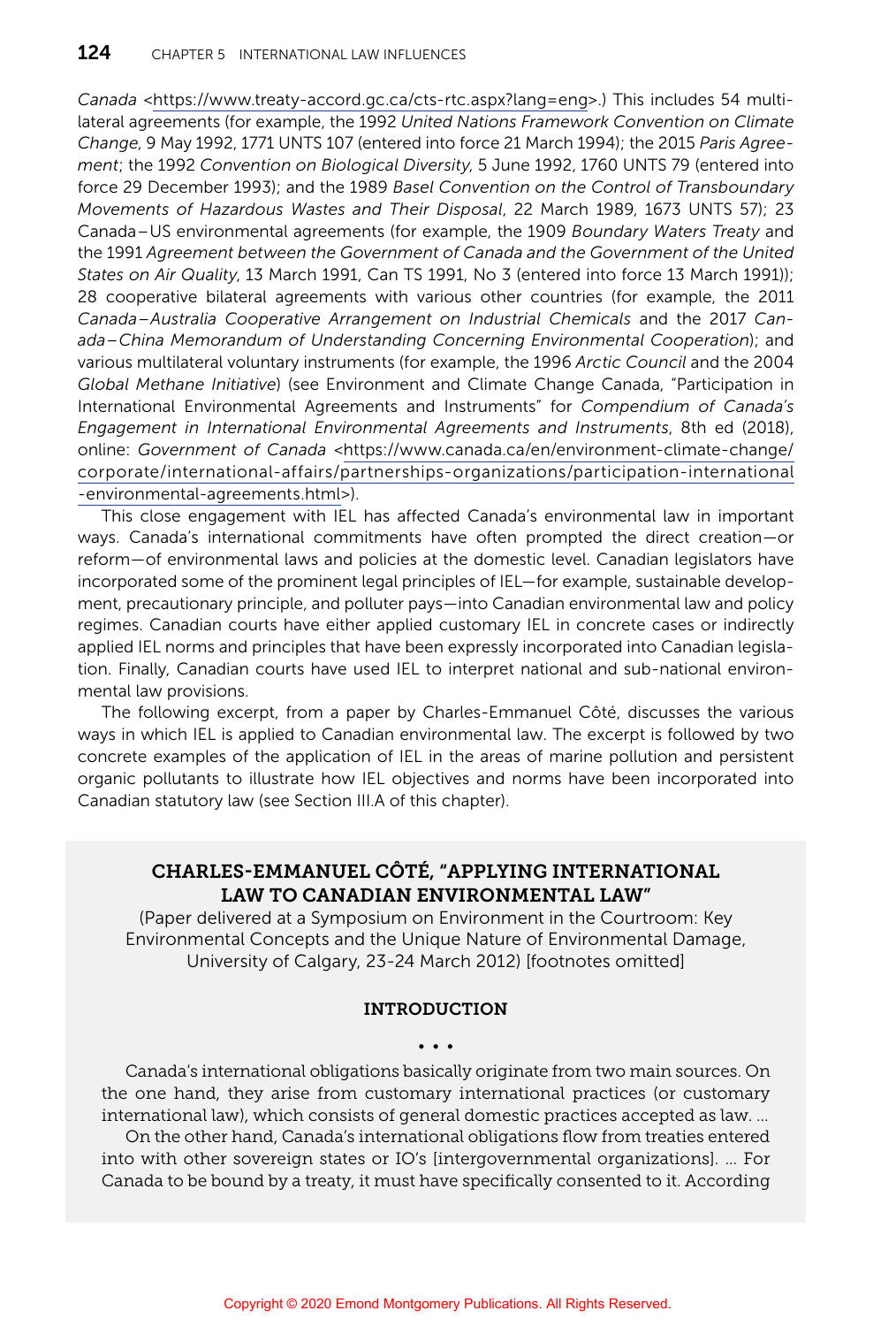to well established governmental practice and based on the principles of the *Constitution of the United Kingdom*, which are referred to in the preamble of the *Constitution Act of 1867* [(UK), 30 & 31 Vict, c 3], it is the federal government that has a monopoly over the correct procedures for entering into treaties, without any intervention on the part of the Federal Parliament or the provinces.

Canada is bound by numerous customary or conventional international obligations concerning environmental protection. These international obligations can be applied as sources of positive law or as interpretive sources for Canadian environmental law.

# INTERNATIONAL LAW AS A SOURCE OF POSITIVE LAW FOR CANADIAN ENVIRONMENTAL LAW

• • •

#### CUSTOMARY INTERNATIONAL LAW AS A SOURCE OF POSITIVE LAW

In the judicial ruling *R. v. Hape* [[2007 SCC 26, \[2007\] 2 SCR 292](http://canlii.ca/t/1rq5n)] rendered in 2007, the Supreme Court of Canada ended the uncertainty surrounding the status of customary international practice in Canadian law. It is now clear that this is automatically accepted into *common law*, without the requirement for any special procedure or action on the part of the federal or provincial government, provided that it is not incompatible with the Constitution, federal legislation or provincial legislation. Only "prohibitive rules" in customary international law are automatically accepted: if a rule does not prohibit a course of conduct in Canada but rather the jurisdiction to act in a given manner, it is not automatically accepted and then requires the adoption of an act on the part of the legislator having jurisdiction.

A Canadian judge thus becomes a compliance officer for customary international law in Canadian environmental law, watching over Canada's compliance to its international obligations. He can also contribute by verifying the existence of a customary rule concerning environmental protection, not only for the purposes of the case he must decide, but also to advance international law for the benefit of environmental protection around the world. …

• • •

#### THE TREATY AS A SOURCE OF POSITIVE LAW

Contrary to international custom, treaties entered into by Canada cannot apply to Canadian law without the legislator's intervention. Only an act can transform Canada's international obligations into a source of positive law under Canadian law. In its famous *Decision on the Conventions of the International Labour Organization* [*Canada (Attorney General) v Ontario (Attorney General)*, [\[1937\] AC 326, 1937 CanLII](http://canlii.ca/t/grlg9)  [362\]](http://canlii.ca/t/grlg9), in 1937, the Judicial Committee of the Privy Council decided that the legislative authority required to implement a treaty under Canadian law is an ancillary power to the normal division of legislative jurisdictions. There is no general authority for the implementation of treaties in Canada: the federal or provincial legislator has the authority according to the matter targeted by the treaty. In spite of an old controversy concerning the denial of a general federal jurisdiction for the implementation of treaties, the 1937 ruling still constitutes the leading decision on this issue.

• • •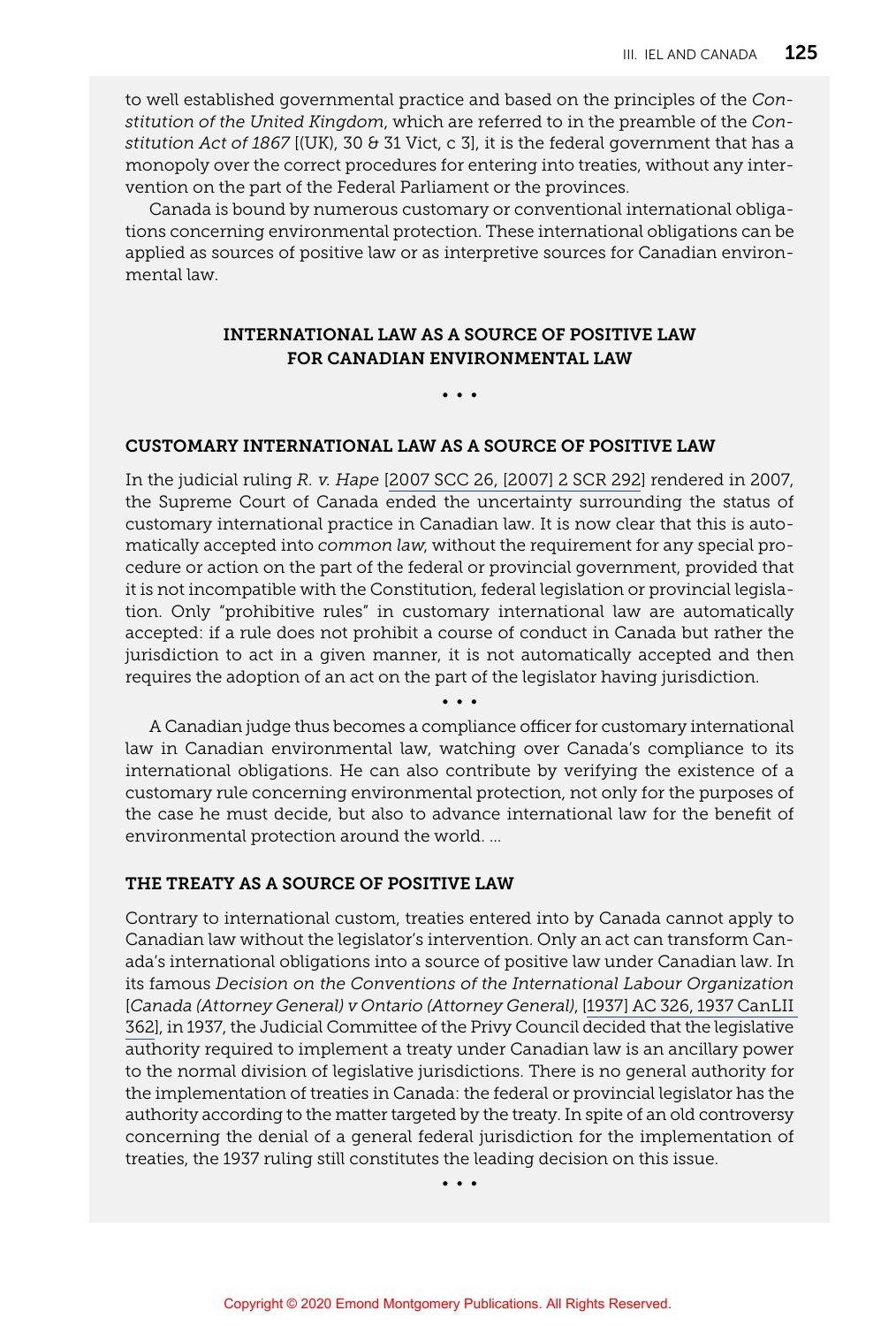### INCORPORATION ACT WITH ANNEXATION OF THE TREATY TEXT

The competent legislator may want to incorporate a treaty and attach its text to the Incorporation Act. … The incorporated provisions thus form an integral part of the law in effect in Canada and are directly applicable under Canadian law.

#### INCORPORATION ACT WITHOUT ANNEXATION OF THE TREATY TEXT

On the other hand, even if the treaty text is not annexed to the Act, this does not necessarily mean that the legislator did not express a clear and unequivocal intention to incorporate the treaty into Canadian law. The legislator might well express his intention to render the text directly applicable under Canadian law without annexing it to the Incorporation Act. …

• • •

#### IMPLEMENTATION ACT WITHOUT ANNEXATION OF THE TEXT OF A TREATY

The most common hypothesis is that of a treaty which is the subject of an implementation act on the part of the competent legislator, who has no intention to incorporate the treaty under Canadian law. The purpose of the implementing act is to change Canadian law in such a way as to ensure the performance by Canada of its conventional international obligations. This could be either a new act adopted specially for the implementation of a treaty, or else changes made to an already existing act. The provisions of the treaty itself remain inapplicable in Canadian law: only the legislative provisions for implementation are part of the law in effect in Canada. The text of the treaty itself cannot under any circumstances be invoked before the judge as the basis for a claim.

[Later case law on domestic application of international law in Canada includes *B010 v Canada (Citizenship and Immigration)*, [2015 SCC 58](http://canlii.ca/t/gm8wn); *Kazemi Estate v Islamic Republic of Iran*, [2014 SCC 62;](http://canlii.ca/t/gdwht) and *Araya v Nevsun Resources Ltd*, [2016 BCSC 1856](http://canlii.ca/t/gv11z).]

# A. EXAMPLES OF THE INCORPORATION OF IEL INTO CANADIAN STATUTORY LAW

### 1. Marine Pollution

The 1973 *International Convention for the Prevention of Pollution from Ships*, 2 November 1973, *as Modified by the Protocol of 1978 Relating Thereto*, 17 February 1978, 1340 UNTS 62 (entered into force 2 October 1983) (MARPOL 73/78) is the main legal instrument for the prevention of marine pollution from ships—both accidental pollution and that from routine operations. MAR-POL 73/78 combines the original 1973 Convention and the 1978 Protocol. Six MARPOL annexes serve to incorporate protocols covering a wide range of potential marine pollution sources, ranging from ship-generated fuel oil residues, sewage, and air pollution (including greenhouse gases) to cargo residues such as ballast water oil, wash-water chemicals, and dry cargo residue.

Most aspects of the MARPOL Convention have been incorporated into Canadian law through the *Canada Shipping Act, 2001*, SC 2001, c 26. The following excerpts illustrate how the objectives of the Act expressly include meeting international obligations and how the texts of the various protocols are included in Schedules that are part of the domestic statute. Finally, the excerpts of the *Canada Shipping Act, 2001* show how a national statute can set explicit conditions of application for certain international agreements.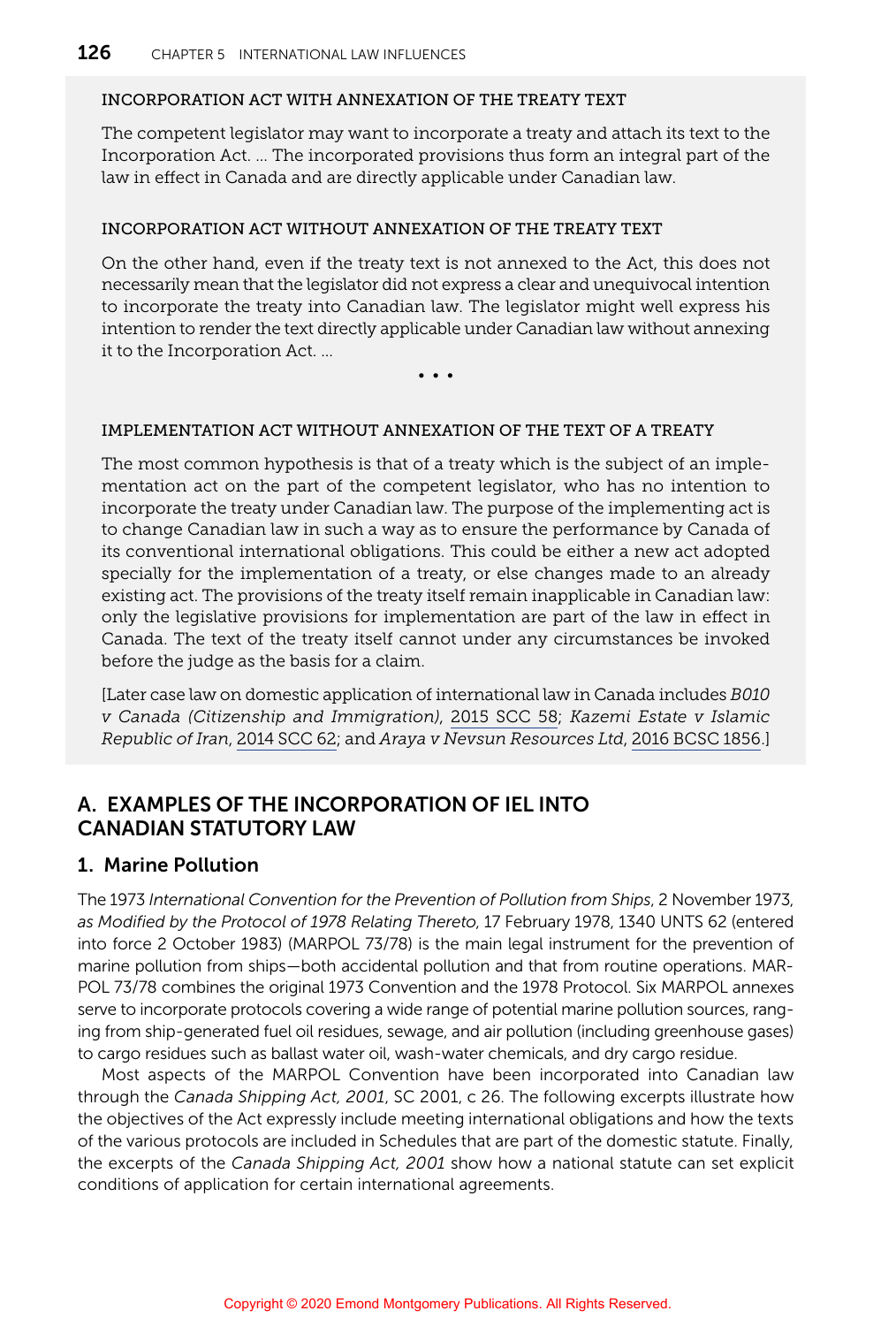#### CANADA SHIPPING ACT, 2001

SC 2001, c 26

#### Objectives of Act

6. The objectives of this Act are to

• • •

(c) protect the marine environment from damage due to navigation and shipping activities;

• • •

(g) ensure that Canada can meet its international obligations under bilateral and multilateral agreements with respect to navigation and shipping … .

• • •

#### Schedule 1

29(1) Schedule 1 lists the international conventions, protocols and resolutions that Canada has signed that relate to matters that are within the scope of this Act and that the Minister of Transport has determined should be brought into force, in whole or in part, in Canada by regulation.

#### Schedule 2

(2) Schedule 2 lists the international conventions, protocols and resolutions that Canada has signed that relate to matters that are within the scope of this Act and that the Minister of Fisheries and Oceans has determined should be brought into force, in whole or in part, in Canada by regulation.

• • •

#### Salvage Convention

142(1) Subject to the reservations that Canada made … , the International Convention on Salvage, 1989, signed at London on April 28, 1989 … , is approved and declared to have the force of law in Canada.

### Inconsistent laws

(2) In the event of an inconsistency between the Convention and this Act or the regulations, the Convention prevails to the extent of the inconsistency.

### 2. Persistent Organic Pollutants

The *Stockholm Convention on Persistent Organic Pollutants* (POPs) is a legally binding multilateral treaty with the objective to control the global production and use of chemicals that remain intact in the environment for long periods, become widely distributed geographically, accumulate in the fatty tissue of humans and wildlife, and have harmful impacts on human health or on the environment. The Stockholm Convention was adopted in May 2001 and entered into force in May 2004. Because POPs migrate long distances and tend to accumulate in northern climates, the uncontrolled global production and use of these chemicals places Canada—particularly the inhabitants of Canada's North—at greater risk of exposure to POPs. Canada signed and ratified the Stockholm Convention in May 2001.

There is no single legislative act implementing the Stockholm Convention in Canada. The production, the use, and the release of POPs in the country are managed through an overlapping legal and policy framework that involves both federal and provincial/territorial regulations and agencies. At the federal level, key policies and legislation used to comply with the Convention's obligations include the *Canadian Environmental Protection Act, 1999*, SC 1999, c 33 [CEPA] (which is the cornerstone of the federal regime of chemicals regulation); the *Pest Control Products Act*, SC 2002, c 28; and the Toxic Substances Management Policy (which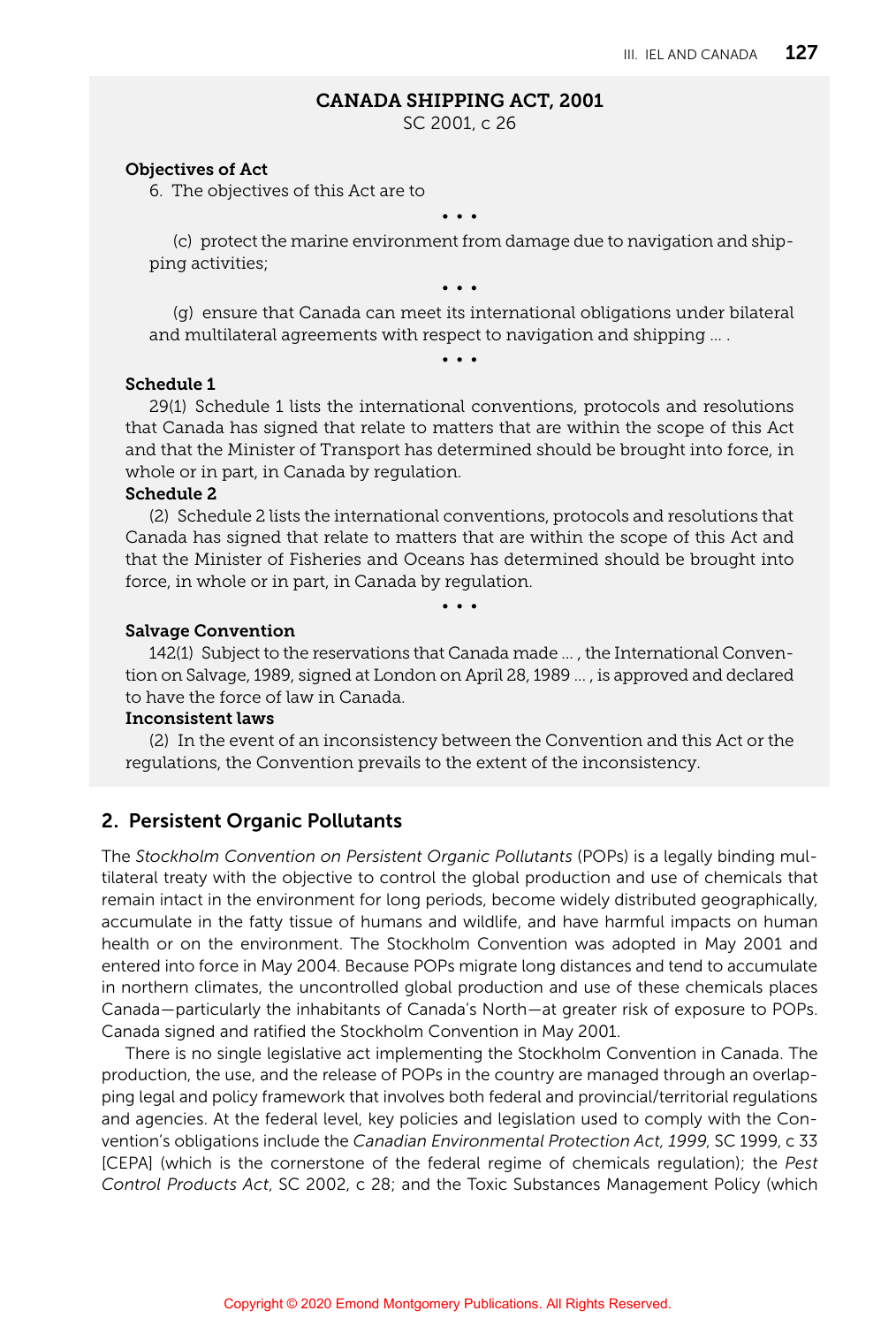controls the production and use of POPs and other chemical substances in food, drugs, pesticides, and other products). The federal government has included POPs in the list of chemicals under the Chemicals Management Plan, which assesses and takes action on chemicals that are found to be harmful.

### **QUESTIONS**

1. Explain when Canadian courts can, and when they cannot, directly apply international environmental law.

2. Identify and list any Canadian environmental regulation, besides the ones cited in this chapter, that has been adopted to give effect to international commitments.

# IV. PRINCIPLES OF IEL IN CANADA

Many of the general principles of IEL that developed since the 1992 *Rio Declaration on Environment and Development*—for example, sustainable development, public participation, and access to information—have been either expressly or implicitly incorporated into Canadian statutory law. Chapter 4 of this book addresses the implementation of the IEL principle of sustainable development in Canada in detail. This section includes examples of how the precautionary principle has been incorporated into the *Impact Assessment Act*, SC 2019, c 28, s 1 [IAA] and CEPA, and how the "polluter pays" principle has been incorporated into the *Canadian Energy Regulator Act*, SC 2019, c 28, s 10. This section also illustrates the way Canadian courts have navigated the intersection between IEL and domestic environmental law in the context of disputes related to the scope and application of principles of IEL. In *Morton v Canada (Fisheries and Oceans)*, [2019 FC 143](http://canlii.ca/t/hxlwp), the court has clearly referenced the precautionary principle as an emerging principle of IEL and as part of a related treaty of which Canada was a part. The court has, however, used the precautionary principle as a tool to help interpret domestic statutory law, not to grant direct rights and obligations. In *Imperial Oil Ltd v Quebec (Minister of the Environment)*, [2003 SCC 58, \[2003\] 2 SCR 624](http://canlii.ca/t/1g3lw) and *Midwest Properties Ltd v Thordarson*, [2015 ONCA 819, 128 OR \(3d\) 81,](http://canlii.ca/t/gm946) Canadian courts held that the "polluter pays" principle has become deeply entrenched in Canadian environmental law, making no references to specific treaties.

# A. EXAMPLES OF THE INCORPORATION OF IEL PRINCIPLES INTO CANADIAN STATUTORY LAW

# 1. Precautionary Principle

Principle 15 of the 1992 Rio Declaration arguably contains the most accepted expression of the precautionary principle, stating: "Where there are threats of serious or irreversible damage, lack of full scientific certainty shall not be used as a reason for postponing cost-effective measures to prevent environmental degradation." In Canada, legislators have expressly incorporated this principle into various environmental statutes, including the *Federal Sustainable Development Act*, SC 2008, c 33; and the *Fisheries Act*, RSC 1985, c F-14 (last amended August 28, 2019). IAA and CEPA, for example, have incorporated this principle as follows.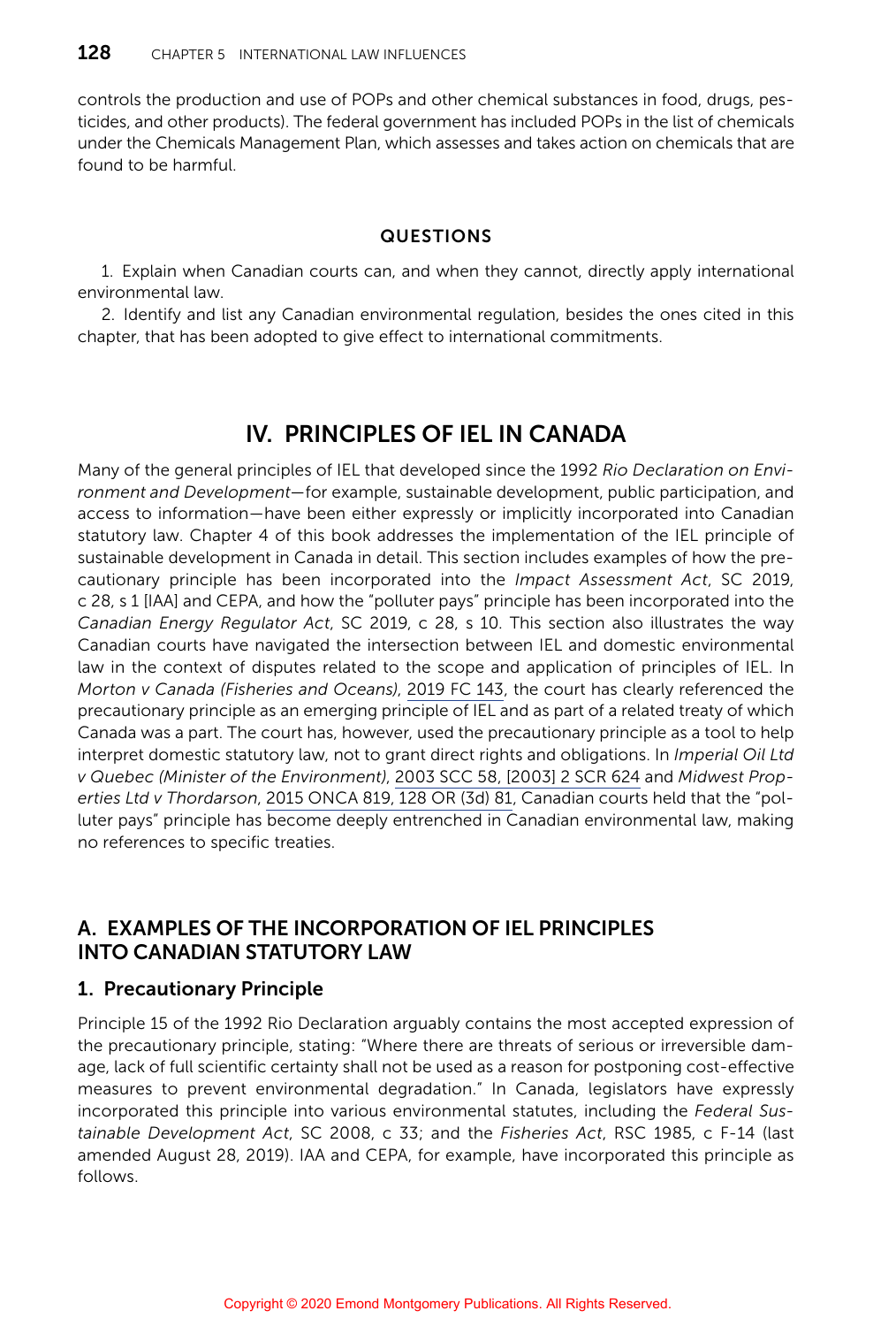#### IMPACT ASSESSMENT ACT

SC 2012, c 28, s 1 [emphasis added]

• • •

#### Purposes

6(1) The purposes of this Act are

(d) to ensure that designated projects that require the exercise of a power or performance of a duty or function by a federal authority under any Act of Parliament other than this Act to be carried out, *are considered in a careful and precautionary manner to avoid adverse effects within federal jurisdiction and adverse direct or incidental effects;*

• • •

(l) to ensure that projects, as defined in section 81, that are to be carried out on federal lands, or those that are outside Canada and that are to be carried out or financially supported by a federal authority, *are considered in a careful and precautionary manner to avoid significant adverse environmental effects;*

#### Mandate

(2) The Government of Canada, the Minister, the Agency and federal authorities, in the administration of this Act, must exercise their powers in a manner that fosters sustainability, respects the Government's commitments with respect to the rights of the Indigenous peoples of Canada *and applies the precautionary principle*.

• • •

#### CANADIAN ENVIRONMENTAL PROTECTION ACT, 1999

SC 1999, c 33, preamble, ss 2, 6, 76.1 [emphasis added]

Whereas the Government of Canada is *committed to implementing the precautionary principle* that, where there are threats of serious or irreversible damage, lack of full scientific certainty shall not be used as a reason for postponing cost-effective measures to prevent environmental degradation … .

#### • • •

#### Duties of the Government of Canada

2(1) In the administration of this Act, the Government of Canada shall, having regard to the Constitution and laws of Canada and subject to subsection (1.1),

(a) exercise its powers in a manner that protects the environment and human health, *applies the precautionary principle* that, where there are threats of serious or irreversible damage, lack of full scientific certainty shall not be used as a reason for postponing cost-effective measures to prevent environmental degradation, and promotes and reinforces enforceable pollution prevention approaches … .

• • •

#### National Advisory Committee

6(1) For the purpose of enabling national action to be carried out and taking cooperative action in matters affecting the environment and for the purpose of avoiding duplication in regulatory activity among governments, the Minister shall establish a National Advisory Committee … .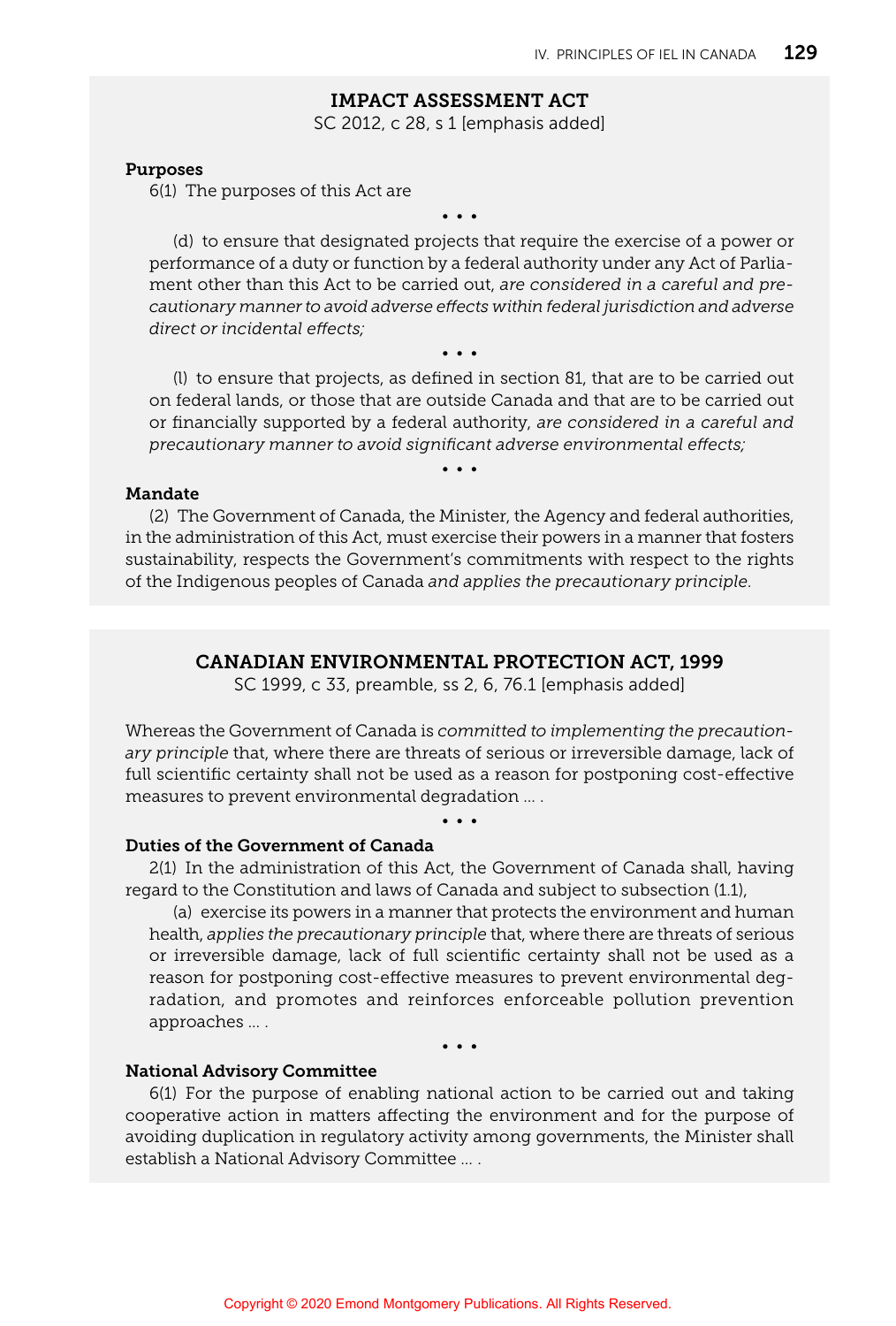#### Precautionary principle

(1.1) In giving its advice and recommendations, the Committee *shall use the precautionary principle*.

• • •

#### Weight of evidence and precautionary principle

76.1 When the Ministers are conducting and interpreting the results of

(a) a screening assessment under section 74,

(b) a review of a decision of another jurisdiction under subsection 75(3) that, in their opinion, is based on scientific considerations and is relevant to Canada, or

(c) an assessment whether a substance specified on the Priority Substances List is toxic or capable of becoming toxic,

the Ministers shall apply a weight of evidence approach and the precautionary principle.

### 2. Polluter Pays

Principle 16 of the 1992 Rio Declaration reads: "National authorities should endeavour to promote the internalization of environmental costs and the use of economic instruments, taking into account the approach that the polluter should, in principle, bear the cost of pollution, with due regard to the public interest and without distorting international trade and investment." Many Canadian environmental laws have expressly or implicitly incorporated the "polluter pays" principle, as illustrated by these excerpts from CEPA and the *Canadian Energy Regulator Act*.

#### CANADIAN ENVIRONMENTAL PROTECTION ACT, 1999

SC 1999, c 33, preamble, s 287 [emphasis added]

Whereas the Government of Canada *recognizes the responsibility of users and producers in relation to toxic substances and pollutants and wastes, and has adopted the "polluter pays" principle* … .

#### • • •

#### Fundamental purpose of sentencing

287. The fundamental purpose of sentencing for offences under this Act is to contribute, in light of the significant and many threats to the environment and to human health and to the importance of a healthy environment to the well-being of Canadians, to respect for the law protecting the environment and human health through the imposition of just sanctions that have as their objectives

(a) to deter the offender and any other person from committing offences under this Act;

(b) to denounce unlawful conduct that damages or creates a risk of damage to the environment or harms or creates a risk of harm to human health; and

(c) *to reinforce the "polluter pays" principle by ensuring that offenders are held responsible for effective clean-up and environmental restoration*.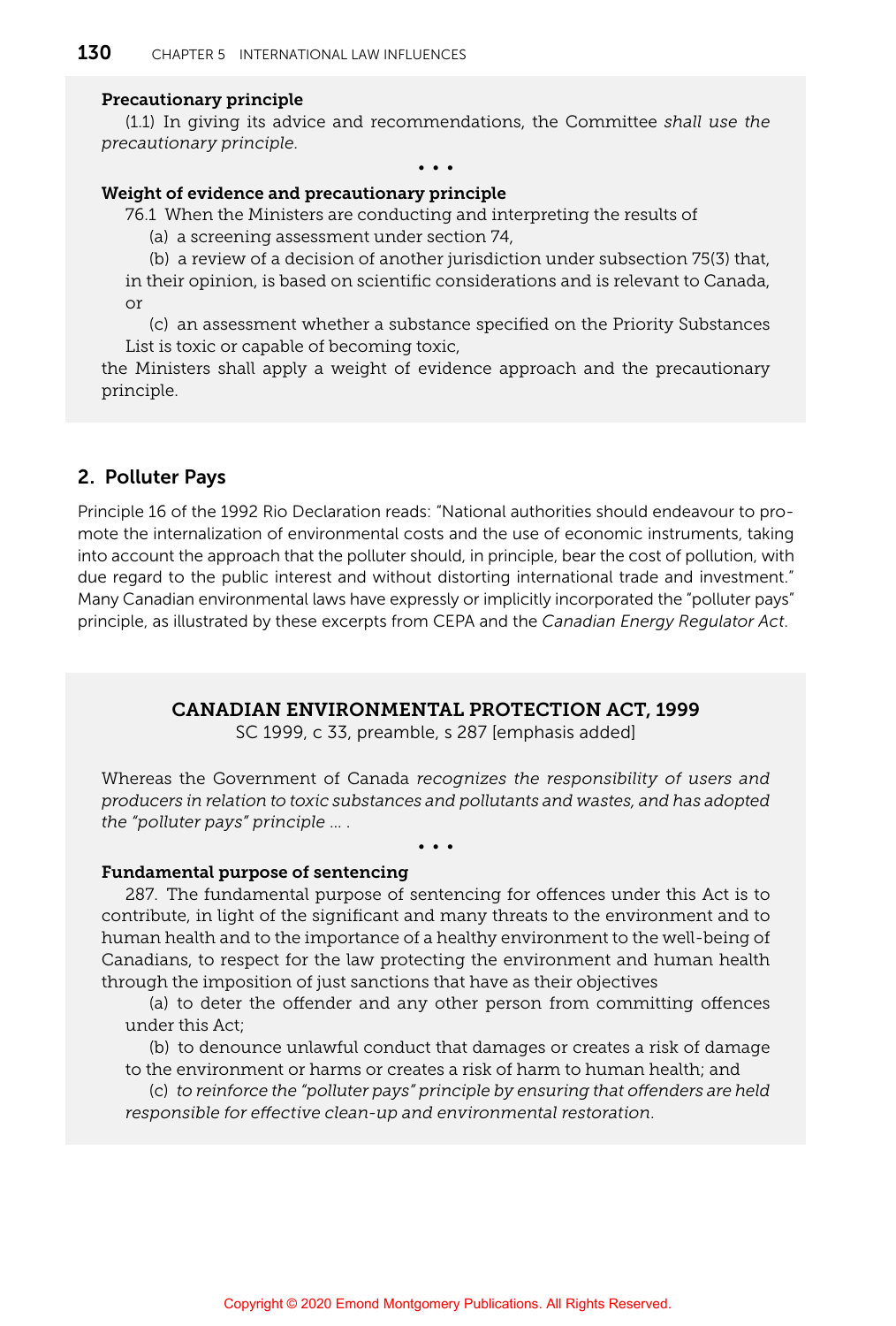### CANADIAN ENERGY REGULATOR ACT

SC 2019, c 28, s 10

#### POLLUTER PAYS PRINCIPLE

#### Purpose

136 The purpose of sections 137 to 142 [liability regime] is to reinforce the "polluter pays" principle by, among other things, imposing financial requirements on any company that is authorized under this Act to construct or operate a pipeline.

#### LIABILITY

#### Recovery of loss, damage, costs, expenses

137(1) If an unintended or uncontrolled release from a pipeline of oil, gas or any other commodity occurs, all persons to whose fault or negligence the release is attributable or who are by law responsible for others to whose fault or negligence the release is attributable are jointly and severally, or solidarily, liable for

(a) all actual loss or damage incurred by any person as a result of the release or as a result of any action or measure taken in relation to the release;

(b) the costs and expenses reasonably incurred by Her Majesty in right of Canada or a province, any Indigenous governing body or any other person in taking any action or measure in relation to the release; and

(c) all loss of non-use value relating to a public resource that is affected by the release or by any action or measure taken in relation to the release.

#### Contribution based on degree of fault

(2) The persons who are at fault or negligent or who are by law responsible for persons who are at fault or negligent are liable to make contributions to each other or to indemnify each other in the degree to which they are respectively at fault or negligent.

#### Vicarious liability

(3) The company that is authorized under this Act to construct or operate the pipeline from which the release occurred is jointly and severally, or solidarily, liable with any contractor — to whose fault or negligence the release is attributable — that performs work for the company for the actual loss or damage, the costs and expenses and the loss of non-use value, described in paragraphs (1)(a) to (c).

#### Absolute liability

(4) If an unintended or uncontrolled release of oil, gas or any other commodity from a pipeline occurs, the company that is authorized under this Act to construct or operate that pipeline is liable, without proof of fault or negligence, up to the applicable limit of liability that is set out in subsection (5) for the actual loss or damage, the costs and expenses and the loss of non-use value, described in paragraphs (1)(a) to (c).

# B. IEL PRINCIPLES IN CANADIAN COURTS

#### 1. Morton v Canada (Fisheries and Oceans) and the Precautionary Principle

Piscine Orthoreovirus (PRV) is a highly infectious virus that affects salmon known to be present in Norway, the United Kingdom, Ireland, Chile, the United States, and Canada. Heart and Skeletal Muscle Inflammation (HSMI) is an infectious disease that is currently among the top four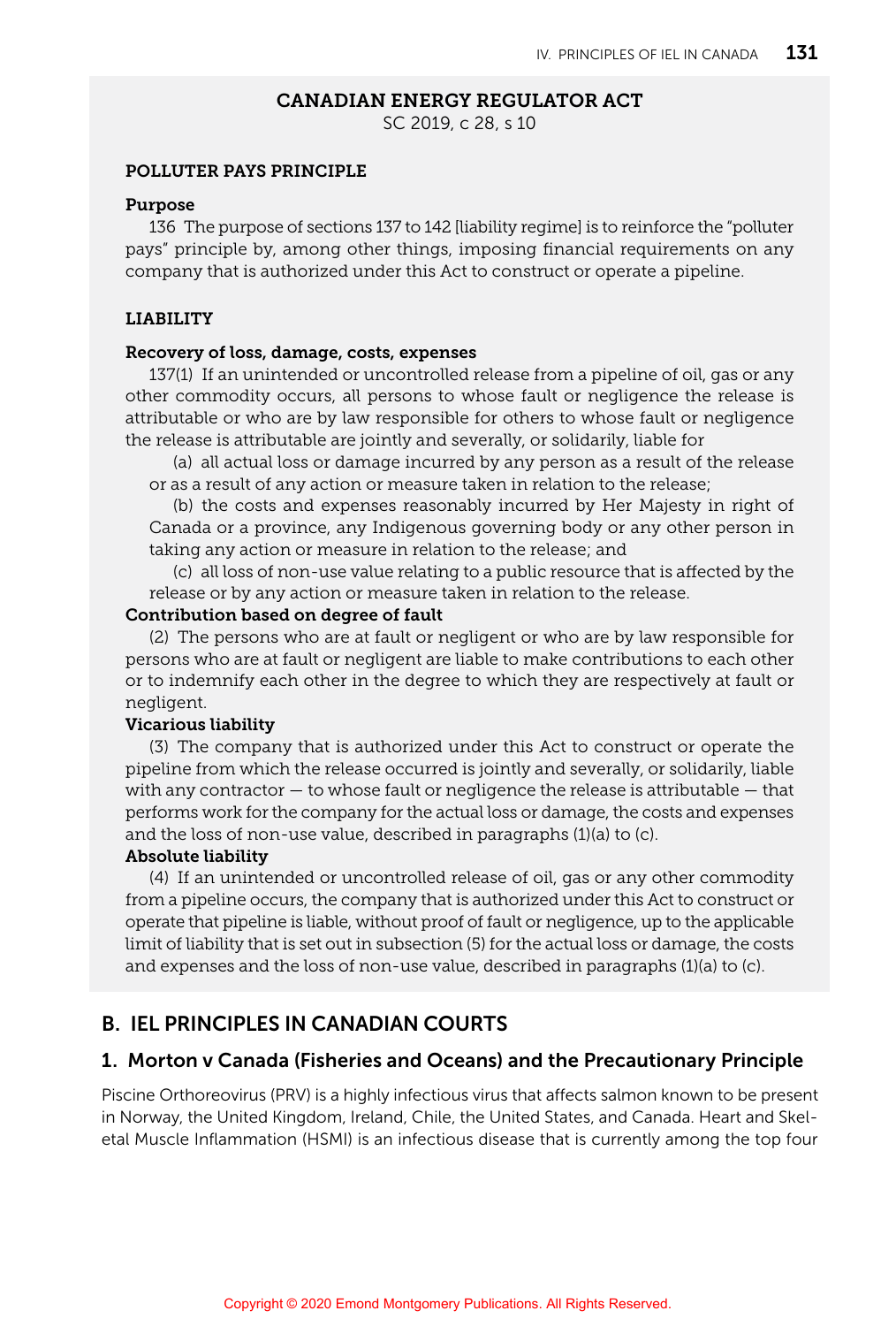diseases affecting salmon in Norway. A 2017 Norwegian study identified PRV as the cause of HSMI in Atlantic salmon. However, a 2016 study in Canada has concluded that while infectious, the PRV strain found in British Columbia has not been shown to cause disease or mortality.

The established policy of the Department of Fisheries and Oceans (DFO) was not to test for the presence of PRV or HSMI prior to issuing licences authorizing operators to transfer smolts (juvenile salmon) from inland hatcheries to ocean-based fish farms. (See DFO policies at Fisheries and Oceans Canada, "Fisheries Policies and Frameworks" (last modified 27 May 2019), online: *Government of Canada* <[https://www.dfo-mpo.gc.ca/reports-rapports/regs/policie](https://www.dfo-mpo.gc.ca/reports-rapports/regs/policies-politiques-eng.htm)[s-politiques-eng.htm](https://www.dfo-mpo.gc.ca/reports-rapports/regs/policies-politiques-eng.htm)>.) Section 56 of the *Fishery (General) Regulations*, SOR/93-53 (FGRs) provides the minister of fisheries and oceans with the discretion to authorize such transfers. However, s 56(b) requires the minister to deny a transfer licence if fish have a disease or disease agent that "may be harmful to the protection and conservation of fish." DFO policy allowed operators themselves to determine that if the stock showed no signs of clinical disease requiring treatment, they could grant the licence without governmental testing.

Alexandra Morton challenged this policy in *Morton v Canada (Fisheries and Oceans)*, [2015](http://canlii.ca/t/hxlwp) [FC 575](http://canlii.ca/t/hxlwp) (*Morton 2015*), arguing that it puts wild Pacific salmon at risk. The Federal Court held that s 56(b) of the FGRs requires the minister to take an approach consistent with the precautionary principle when considering transfer licences, and that the DFO policy constituted an impermissible delegation of the minister's regulatory authority to fish farm operators. Following the Federal Court's decision, DFO eliminated the licence condition held to be illegal, and adopted a new PRV policy that included a novel legal interpretation of the phrase "the protection and conservation of fish" in s 56(b). This interpretation allowed the transfer of any smolts that have a disease or disease agent unless they harm genetic diversity, species, or conservation units of fish "such that [they] cannot sustain biodiversity and the continuance of evolutionary and natural production processes."

'Namgis First Nation, alongside biologist Alexandra Morton, challenged this new iteration of the PRV policy, because it continued to put wild Pacific salmon at risk, as it continued to circumvent testing. 'Namgis additionally challenged a decision by DFO to issue a specific licence pursuant to the policy, authorizing a particular transfer of smolts to restock a fish farm situated in its territorial waters. While considering whether decisions under the PRV policy were reasonable, the court examined the following question: Did the minister derogate from the precautionary principle (when interpreting s 56 of the FGRs to design the PRV policy)? In finding that the minister's interpretation of s 56 is unreasonable because it derogates from the precautionary principle, the Federal Court referenced *114957 Canada Ltée (Spraytech, Société d'arrosage) v Hudson (Town)*, [2001 SCC 40, \[2001\] 2 SCR 241](http://canlii.ca/t/51zx) and *Castonguay Blasting Ltd v Ontario (Environment)*, [2013 SCC 52](http://canlii.ca/t/g1038) (in which the Supreme Court of Canada declared the precautionary principle as an emerging principle of IEL) as well as the Canadian commitment to a precautionary approach to fisheries under the United Nations *Agreement for the Implementation of the Provisions of the United Nations Convention on the Law of the Sea of 10 December 1982 Relating to the Conservation and Management of Straddling Fish Stocks and Highly Migratory Fish Stocks*, 4 August 1995, 2167 UNTS 88 (entered into force 11 December 2001). The court decision, however, was explicit in that the precautionary principle did not directly create or provide substantive rights.

# MORTON V CANADA (FISHERIES AND OCEANS) [2019 FC 143](http://canlii.ca/t/hxlwp)

[1] The *Fishery (General) Regulations*, SOR/93-53 ("FGRs"), made pursuant to the *Fisheries Act*, RSC 1985, [c F-14] ("*Fisheries Act*" or "Act"), form part of Canada's fisheries management regime. The FGRs require the Minister of Fisheries ("Minister") to issue a licence before live fish can be transferred into any fish habitat or fish rearing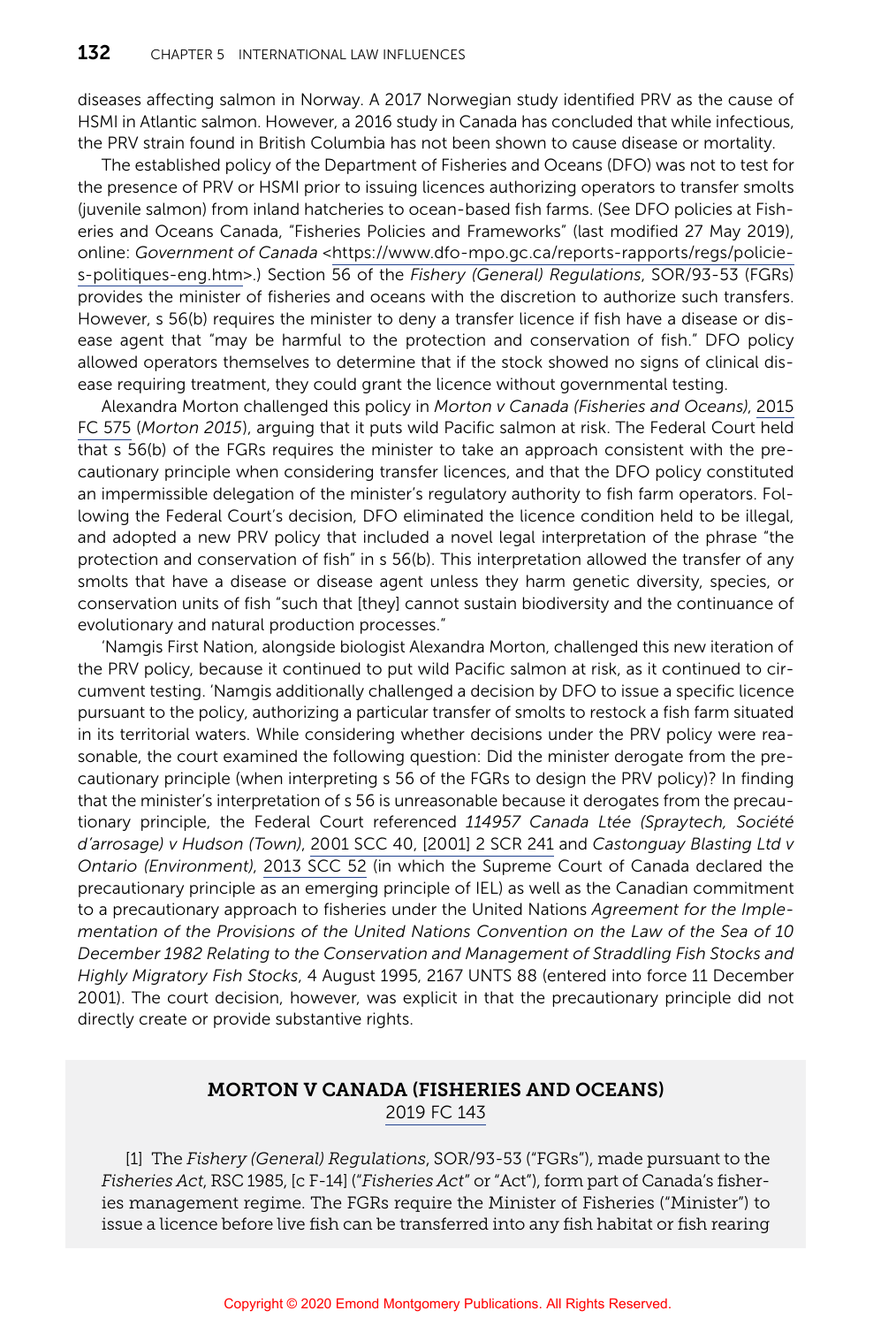facility. The Minister may only issue such a licence if the conditions set out in s 56 of the FGRs are met. …

• • •

[17] Pursuant to s 56, the Minister may issue a licence if three specified conditions are met:

56 The Minister may issue a licence if

(a) the release or transfer of the fish would be in keeping with the proper management and control of fisheries;

(b) the fish do not have any disease or disease agent that may be harmful to the protection and conservation of fish; and

(c) the release or transfer of the fish will not have an adverse effect on the stock size of fish or the genetic characteristics of fish or fish stocks.

• • •

[39] … Justice Rennie [in *Morton 2015*] found that s 56(b), properly construed, embodied the precautionary principle:

[97] In my view, subsection 56(b) of the *FGRs*, properly construed, embodies the precautionary principle. First, subsection 56(b) prohibits the Minister from issuing a transfer licence if disease or disease agents are present that "may be harmful to the protection and conservation of fish." The phrase "may be harmful" does not require scientific certainty, and indeed does not require that harm even be the likely consequence of the transfer. Similarly, the scope of "any disease or disease agent" in subsection 56(b) should not be interpreted as requiring a unanimous scientific consensus that a disease agent (e.g., PRV) is the cause of the disease (e.g., HSMI).

[98] The consequence of interpreting subsection 56(b) consistently with the precautionary principle is that the licence conditions must also reflect the precautionary principle. As the licence conditions cannot derogate from or be inconsistent with subsection 56(b), they therefore cannot derogate from the precautionary principle. As noted earlier, the Minister did not attempt to justify that licence condition 3.1(b)(iv) was consistent with the precautionary principle, but confined his argument in this respect to licence conditions 3.1(b)(i), (ii) and (iii).

[99] In my view, the Minister's argument cannot stand. For the reasons given, conditions 3.1(b)(ii) and (iv) are inconsistent with section 56(b) and thus with the precautionary principle. The conditions dilute the requirements of subsection 56(b), a regulation designed to anticipate and prevent harm even in the absence of scientific certainty that such harm will in fact occur.

• • •

#### iv) Did the Minister derogate from the precautionary principle?

• • •

[155] [Cermaq Canada Inc] takes the position that the Minister's interpretation of harm with respect to s 56 is consistent with the precautionary principle as the focus of the principle is on serious or irreversible damage and that Justice Rennie's discussion of the principle is *obiter*. Further, DFO's approach to the PRV Policy in its regular review and assessment of developing science regarding PRV and HSMI takes an "adaptive management" approach which has developed in conjunction with the precautionary principle (*Pembina Institute for Appropriate Development v Canada (Attorney General)*, [2008 FC 302](http://canlii.ca/t/1vxtx) at para 32), and the Delegate states in her decision that DFO will continue to actively monitor this area, and as new information becomes available, consider whether changes will be required. Further, s 56 itself is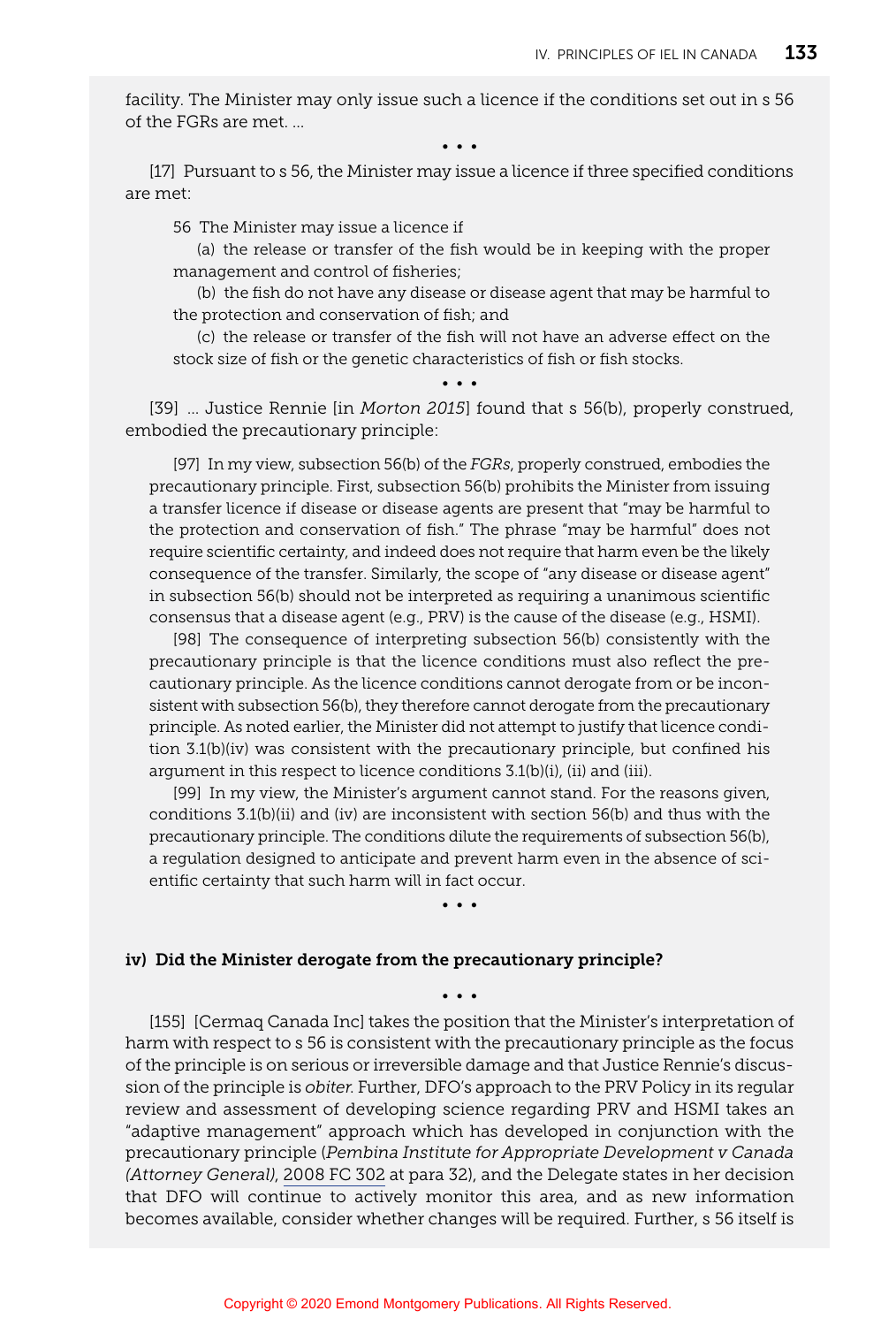reflective of the precautionary principle as it prohibits a transfer where a threat exists to the protection and conservation of fish, the principle does not provide additional substantive rights to limit the Minister's discretion. In any event, the Minister considered the risk of PRV and determined that it was not a risk to the protection and conservation of fish, therefore, the precautionary principle is not engaged and whether scientific certainty on that issue exists is irrelevant.

#### A) ANALYSIS

[156] In my view, Cermaq's position, that Justice Rennie's findings concerning s 56 and the precautionary principle are *obiter*, is of no merit. Justice Rennie devoted an entire section of his decision to considering the meaning of the precautionary principle. In that regard he referenced *114957 Canada Ltée (Spraytech, Société d'arrosage) v Hudson (Town)*, [2001 SCC 40](http://canlii.ca/t/51zx) ("*Spraytech*") and *Castonguay Blasting Ltd. v Ontario (Environment)*, [2013 SCC 52](http://canlii.ca/t/g1038) at para 20, in which the Supreme Court referred to the principle as an emerging principle of international law, which informed the scope and application of the legislative provision in question. Justice Rennie stated as follows:

[43] The precautionary [principle] recognizes, that as a matter of sound public policy the lack of complete scientific certainty should not be used as a basis for avoiding or postponing measures to protect the environment, as there are inherent limits in being able to predict environmental harm. Moving from the realm public policy [*sic*] to the law, the precautionary principle is at a minimum, an established aspect of statutory interpretation, and arguably, has crystallized into a norm of customary international law and substantive domestic law: *Spraytech* at paras 30-31. However, except as discussed in Part VII, the legal contours of the principle need not be determined here, as this decision does not rest or depend on the application of the principle.

• • •

[158] It is clear that Justice Rennie's findings are not *obiter*, but represent another basis upon which he found the impugned licence conditions to be invalid.

[159] I am also of the view that Justice Rennie's reasons serve to inform my analysis of the reasonableness of the PRV Policy in the sense that, as s 56 embodies the precautionary principle, the Minister's Interpretation of s 56 must also be informed by that principle. This, in turn, informs the PRV Policy, which applies the Interpretation, and any decisions made pursuant to s 56 and the Policy.

[160] In any event, the Minister acknowledges that it is intended that the precautionary principle will inform all aspects of fish management including the PRV Policy. For example, the Wild Salmon Policy references Article 6.2 of the 1995 *United Nations Agreement Relating to the Conservation and Management of Straddling Fish Stocks and Migratory Fish Stocks* whereby participating states will be more cautious when information is uncertain, unreliable or inadequate, and that the absence of adequate scientific information shall not be used as a reason for postponing or failing to take conservation and management measures. The Wild Salmon Policy states that the precautionary approach identifies important considerations for management: acknowledgment of uncertainty in information and future impacts and the need for decision-making in the absence of full information. It implies a reversal of the burden of proof and the need for longer term outlooks in the conservative of resources. And,

The application of precaution in the WSP will follow the guidance provided to Federal Departments by the Privy Council Office publication entitled "*A Framework*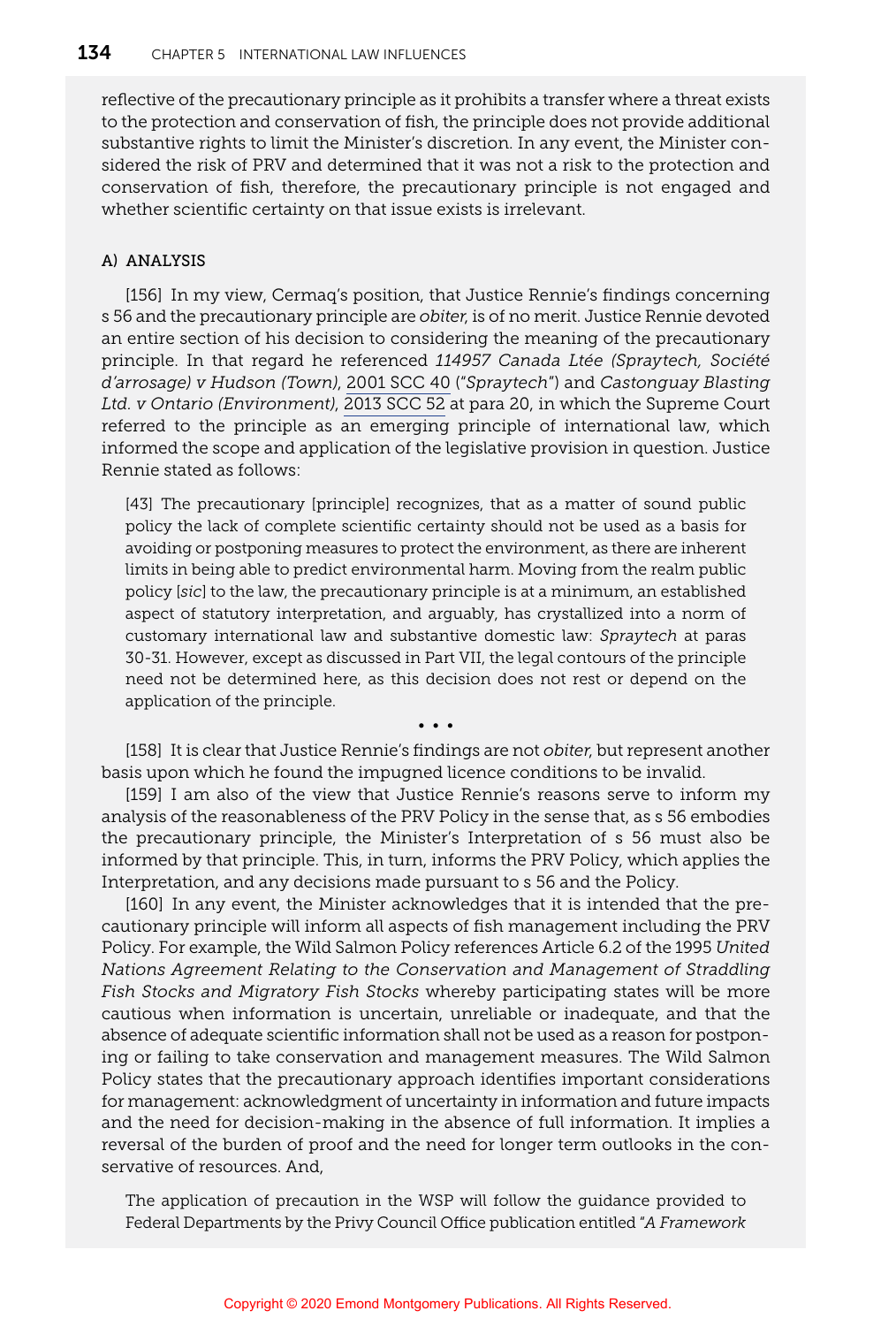*for the Application of Precaution in Science-based Decision Making About Risk*" (Canada, Privy Council Office 2003). That Framework includes five principles of precaution:

- The application of the precautionary approach is a legitimate and distinctive decision-making approach within a risk management framework.
- Decisions should be guided by society's chosen level of risk.
- Application of the precautionary approach should be based on sound scientific information.
- Mechanisms for re-evaluation and transparency should exist.
- A high degree of transparency, clear accountability, and meaningful public involvement are appropriate.

• • •

[163] That said, the precautionary principle does not serve to create or to provide Ms. Morton or 'Namgis with substantive rights, such as requiring the Minister to test or gather information on the presence of PRV or HSMI in salmon before a transfer.

[164] And while paragraphs 97 to 99 of *Morton 2015* establish that the phrase "may be harmful" does not require scientific certainty or that harm will even be the likely consequence of the transfer, in my view, not requiring scientific certainty does not equate to total absence of uncertainty as 'Namgis submits. Within the confines laid out by s 56(b), the Minister or his delegate maintain the flexibility to assess the risk of harm including by weighing DFO's scientific advice, other and contrary scientific reports, and factual considerations in order to determine the allowable level of scientific uncertainty in a given situation. The Court must defer to that conclusion as long as "the decision was made in accordance with the governing legislation and that it is a reasonable decision in light of the evidence and information which was before the decision-maker" (*Mountain Parks Watershed Assn v Chateau Lake Louise Corp.*, [2004 FC 1222](http://canlii.ca/t/1hvwm) at para 17).

[165] The difficulty that the Minister faces in this matter is that his interpretation of the phrase "the protection and conservation of fish" contained in s 56(b) of the FGRs, [*sic*] ascribes a level of harm that fails to embody and is inconsistent with the precautionary principle. In the result, decisions made under s 56 that apply the [*sic*] PRV Policy, which adopts that Interpretation, are also made in derogation of the precautionary principle.

[168] … I do not understand the precautionary principle to mean that the risk of any level of potential harm is acceptable until it reaches the level of serious or irreversible harm, such as extirpation. Rather, its focus is to exercise more caution when information is uncertain and, where appropriate, to ensure that steps are taken to prevent irreversible harm, even when the potential risk of causing that harm is uncertain.

• • •

[169] As stated in "Science and the Precautionary Principle in International Courts and Tribunals":

While preventive action involves intervention prior to the occurrence in relation to known risks, precaution involves a preparedness by public authorities to intervene in advance in relation to potential, uncertain or hypothetical threats. If the risk is sufficiently serious in character, precaution may posit intervention even where a risk is simply suspected, conjectured or feared.

• • •

[214] Further, given the high degree of scientific uncertainty surrounding PRV and HSMI, the rapidly evolving science, the outstanding DFO comprehensive risk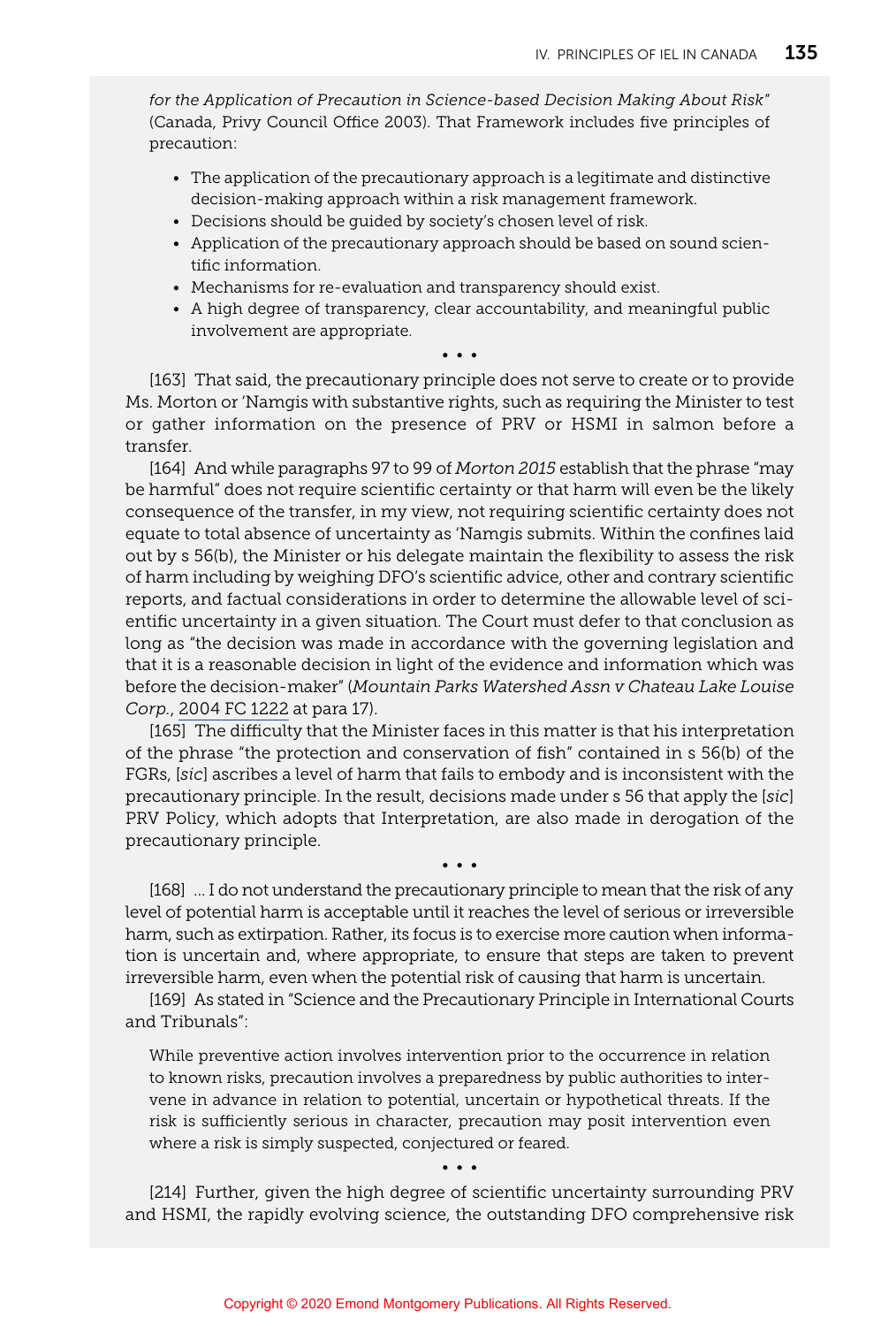assessment, and the known decline in wild salmon numbers, the Delegate's failure to address wild Pacific salmon health and status in making the PRV Policy Decision also fails to embody the precautionary principle.

• • •

[317] In any event, I have found above that the Minister's Interpretation of s 56 of the FGRs is unreasonable. This is because it permits transfers of fish carrying a disease agent or of fish that are diseased to a level or threshold of harm to wild Pacific salmon at the conservation unit or species level, it fails to embody and is inconsistent with the precautionary principle, and it fails to take into consideration the health of wild Pacific salmon. As a result of that finding, the PRV Policy Decision will be quashed.

# 2. "Polluter Pays" Principle: Imperial Oil and Midwest

Persistent problems with ground oil contamination in a residential complex built on land near the city of Levis led homeowners to file suit against the Quebec government for inadequate supervision of land remediation. The Quebec government had granted a licence for the residential building project on land that had previously served as storage for oil tanks belonging to Imperial Oil Limited and on which oil had leaked onto the ground. In 1998, the Quebec ministry of the environment issued Imperial Oil a cleanup order to decontaminate the soil. Imperial Oil asked a provincial administrative tribunal to quash the order, arguing that it had been motivated by the provincial government's desire to reduce its civil liability. After the administrative tribunal had rejected the appeal, a Quebec Superior Court judge ruled in favour of Imperial Oil, but the decision was later overturned by the Quebec Court of Appeal. The Supreme Court relied on the "polluter pays" principle to reject Imperial Oil's appeal against the Court of Appeal decision. The majority relied on the principle in its decision that those who had given cause to the contamination should be the ones responsible for remedying it, emphasizing, however, that this IEL principle is now "firmly entrenched in environmental law in Canada."

# IMPERIAL OIL LTD V QUEBEC (MINISTER OF THE ENVIRONMENT) [2003 SCC 58, \[2003\] 2 SCR 624](http://canlii.ca/t/1g3lw)

LEBEL J:

### I. INTRODUCTION

1 This environmental law case arises out of the application of the polluter-pay statutory principle that has now been incorporated into the environmental legislation of Quebec. When contamination caused problems at a site that had been operated by the appellant, Imperial Oil Limited ("Imperial"), Quebec's Minister of the Environment (the "Minister") ordered Imperial to prepare at its own expense a site characterization study which would also include appropriate decontamination measures and submit it to the Ministère. Imperial challenged that order before the Administrative Tribunal of Québec ("ATQ"), without success. The Superior Court allowed Imperial's application for judicial review because the Tribunal had committed what were, in the Court's opinion, unreasonable errors in interpreting the relevant legislation. In addition, the Court held that a situation of conflict of interest in which the Minister found himself at the time the order was issued would have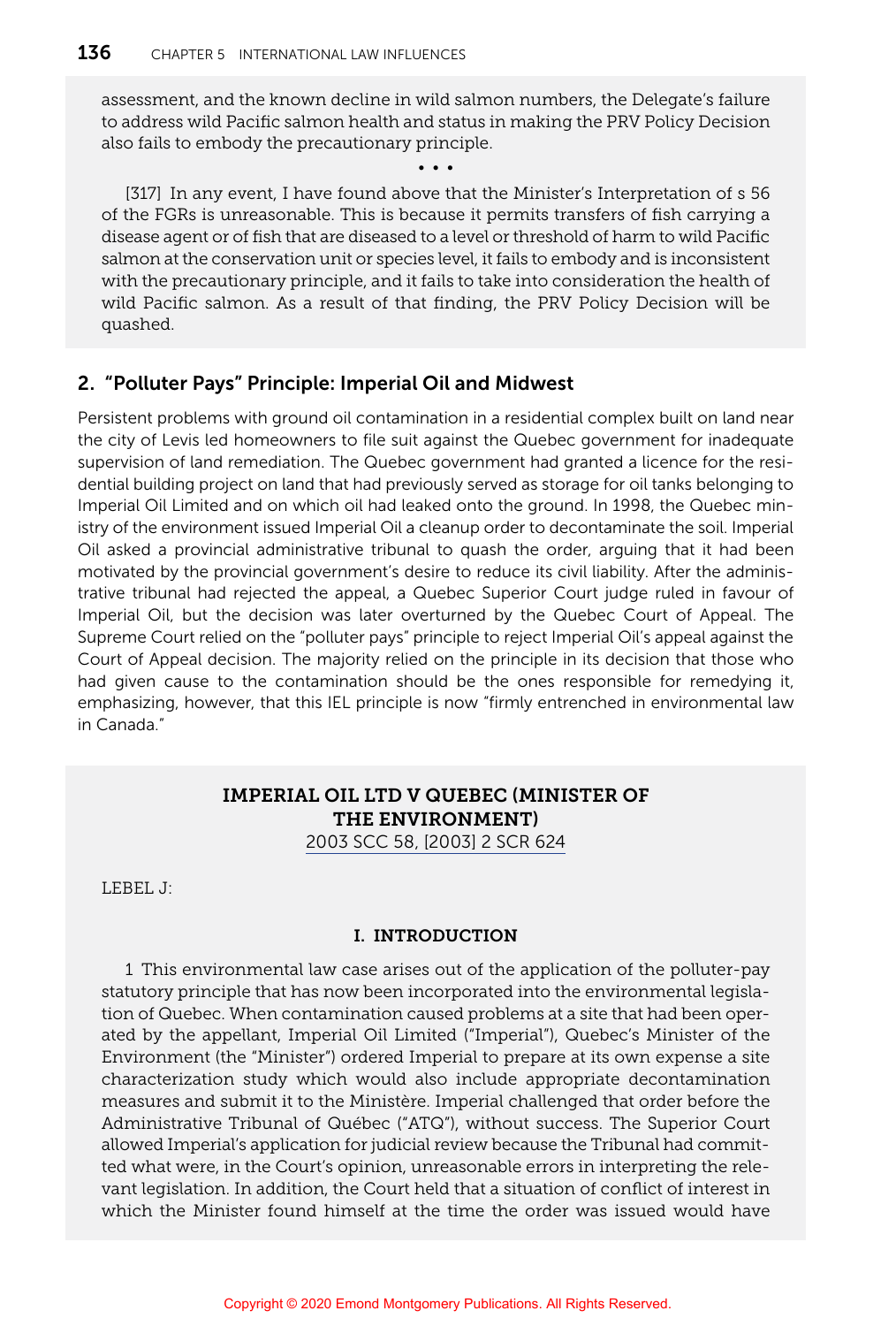invalidated the order in any event. Because the Minister had been involved in supervising earlier decontamination work at the site and a number of purchasers of parts of the site had brought action against the Minister in civil liability, he did not have the appearance of impartiality required by the rules of procedural fairness applicable to his decision. The Quebec Court of Appeal set that judgment aside. In the opinion of that Court, the nature of the duties imposed on the Minister created a state of necessity which justified a situation that would otherwise have breached the principle of impartial administrative decision-making. The appeal decision also held that the ATQ had not unreasonably interpreted the *Environment Quality Act*, R.S.Q., c. Q-2 ("*EQA*").

2 … For reasons differing in part from those of the Court of Appeal, I would dismiss this appeal. The Minister had the authority to issue the kind of order at stake in the present case under the *EQA*. Accordingly, by reason of the nature of the duties assigned to the Minister by the *EQA*, he did not violate any of the rules of procedural fairness that applied to the execution of his power to issue orders. The concept of impartiality was raised, interpreted and applied incorrectly in this case.

• • •

# V. ANALYSIS • • •

23 Section 31.42 *EQA*, which was enacted in 1990 (S.Q. 1990, c. 26, s. 4), applies what is called the polluter-pay principle, which has now been incorporated into Quebec's environmental legislation. In fact, that principle has become firmly entrenched in environmental law in Canada. It is found in almost all federal and provincial environmental legislation, as may be seen: *Canadian Environmental Protection Act, 1999*, S.C. 1999, c. 33; *Arctic Waters Pollution Prevention Act*, R.S.C. 1985, c. A-12, ss. 6, 7; *Fisheries Act*, R.S.C. 1985, c. F-14, s. 42; *Waste Management Act*, R.S.B.C. 1996, c. 482, ss. 26.5(1), 27(1), 27.1, 28.2, 28.5; *Environment Management Act*, R.S.B.C. 1996, c. 118, s. 6(3); *Environmental Protection and Enhancement Act*, R.S.A. 2000, c. E-12, ss. 2(i), 112, 113(1), 114(1), 116; *Environmental Management and Protection Act, 2002*, S.S. 2002, c. E-10.21, ss. 7, 9, 12, 14, 15, 46; *Contaminated Sites Remediation Act*, S.M. 1996, c. 40, ss. 1(1)(c)(i), 9(1), 15(1), 17(1), 21(a); *Environmental Protection Act*, R.S.O. 1990, c. E.19, ss. 7, 8, 43, 93, 97, 99, 150, 190(1); *Pesticides Act*, R.S.O. 1990, c. P.11, ss. 29, 30; *Ontario Water Resources Act*, R.S.O. 1990, c. O.40, ss. 16.1, 32, 84, 91; *Crown Forest Sustainability Act, 1994*, S.O. 1994, c. 25, s. 56(1); *Environment Act*, S.N.S. 1994-95, c. 1, ss. 2(c), 69, 71, 78(2), 88, 89, 90; *Environmental Protection Act*, S.N.L. 2002, c. E-14.2, ss. 8(1), 9, 28, 29, Part XIII; *Environmental Protection Act*, R.S.P.E.I. 1988, c. E-9, ss. 7, 7.1, 21; *Environmental Protection Act*, R.S.N.W.T. 1988, c. E-7, ss. 4(2), 5.1, 6, 7, 16. (See R. Daigneault, "La portée de la nouvelle loi dite 'du pollueur-payeur'" (1991), 36 *McGill L.J.* 1027.) That principle is also recognized at the international level. One of the best examples of that recognition is found in the sixteenth principle of *Rio Declaration on Environment and Development*, UN Doc. A/Conf. 151/5/Rev. 1 (1992).

24 To encourage sustainable development, that principle assigns polluters the responsibility for remedying contamination for which they are responsible and imposes on them the direct and immediate costs of pollution. At the same time, polluters are asked to pay more attention to the need to protect ecosystems in the course of their economic activities.

25 … The Act authorizes the Minister to issue an order when he believes on reasonable grounds that a contaminant harmful to the environment is present in a place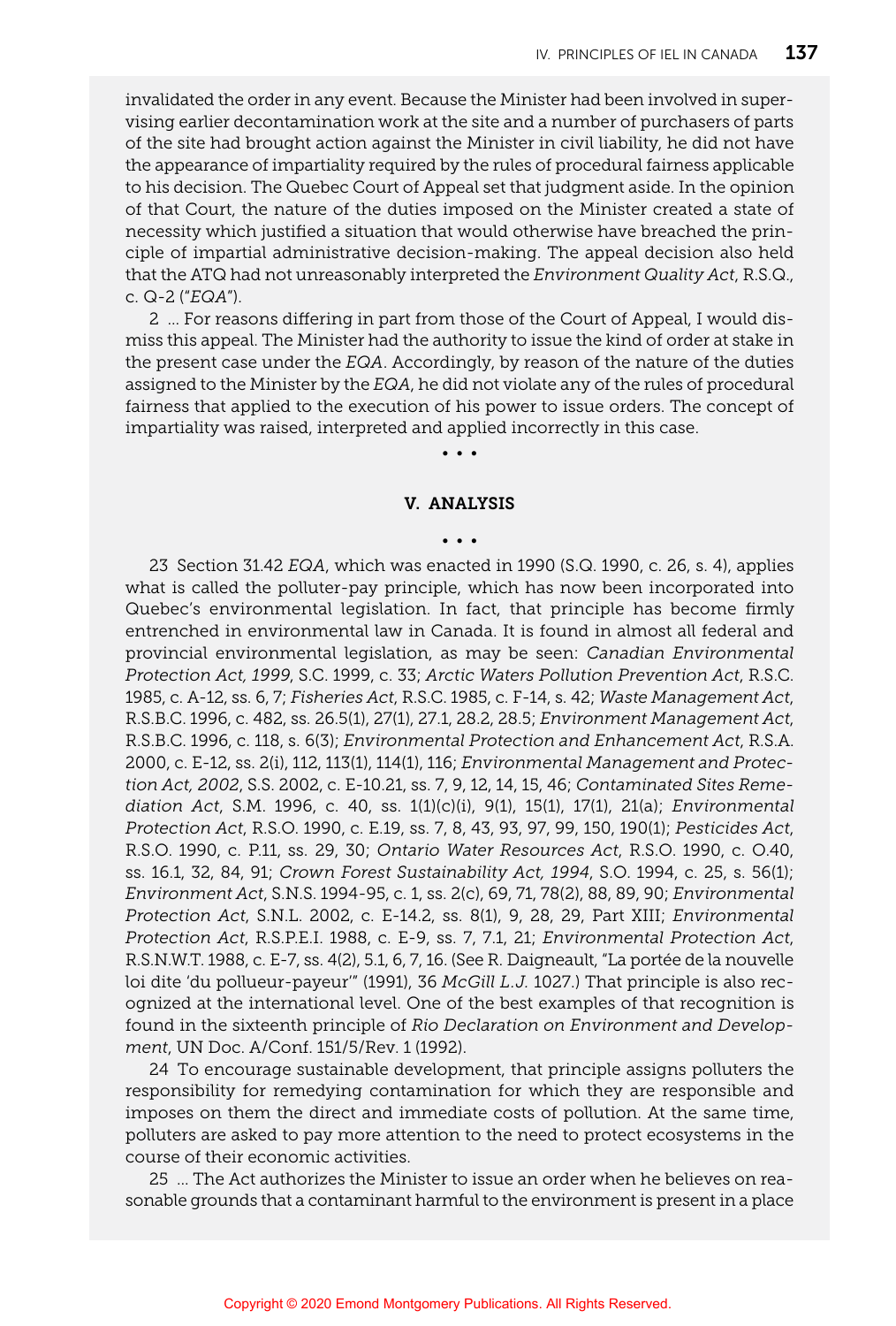and may cause harm to human beings or the ecosystem. The order may be made against whoever is responsible for the contamination, including anyone whose activity occurred before the coming into force of the Act in 1990. As discretionary and broad as the power to make orders appears to be, nonetheless important procedural requirements circumscribe it. We must now examine them.

John Thordarson and his company, Thorco Contracting, stored waste petroleum hydrocarbons (PHC) on their property inappropriately, in breach of the approvals and compliance orders issued by the Ministry of the Environment and Climate Change (MOE). Contaminated groundwater with significant concentrations of PHC resulting from this illegal storage mi grated from the defendants' land onto adjoining property belonging to the plaintiff, Midwest Properties. Midwest launched a claim against Thorco Contracting and Thordarson based on three causes of action: (1) s 99 of the *Environmental Protection Act*, RSO 1990, c E.19 [*EPA*]; (2) nuisance; and (3) negligence. The plaintiff was successful on all three actions at the Ontario Court of Appeal and was awarded full remediation costs based on the "polluter pays" principle, in addition to punitive damages. The Supreme Court denied leave to appeal the decision.

### MIDWEST PROPERTIES LTD V THORDARSON [2015 ONCA 819, 128 OR \(3d\) 81](http://canlii.ca/t/gm946)

[6] In my view, the trial judge erred in her interpretation and application of the private right of action contained in s. 99(2) of the *EPA*. This private right of action was enacted over 35 years ago and is designed to overcome the inherent limitations in the common law in order to provide an effective process for restitution to parties whose property has been contaminated. The trial judge's interpretation of the section is inconsistent with the plain language and context of this provision; it undermines the legislative objective of establishing a distinct ground of liability for polluters. This is remedial legislation that should be construed purposively. It is important that courts not thwart the will of the Legislature by imposing additional requirements for compensation that are not contained in the statute.

[49] In my view, the trial judge's interpretation undermines the legislative objective of establishing a separate, distinct ground of liability for polluters. It permits a polluter to avoid its no-fault obligation to pay damages solely on the basis that a remediation order is extant. The purposes of the *EPA* would be frustrated if a defendant could use an MOE order as a shield. Such an interpretation would also discourage civil proceedings, and may even discourage MOE officials from issuing remediation orders for fear of blocking a civil suit.

• • •

• • •

[68] This approach to damages reflects the "polluter pays" principle, which provides that whenever possible, the party that causes pollution should pay for remediation, compensation, and prevention: see Pardy [Bruce Pardy, *Environmental Law: A Guide to Concepts* (Markham, Ont: Butterworths, 1996)], at p. 187. As the Supreme Court has noted, the polluter pays principle "has become firmly entrenched in environmental law in Canada": *Imperial Oil Ltd. v. Quebec (Minister of the Environment)*, [2003 SCC 58, \[2003\] 2 S.C.R. 624](http://canlii.ca/t/1g3lw), at para. 23. In imposing strict liability on polluters by focusing on only the issues of who owns and controls the pollutant, Part X of the *EPA*, which includes s. 99(2), is effectively a statutory codification of this principle.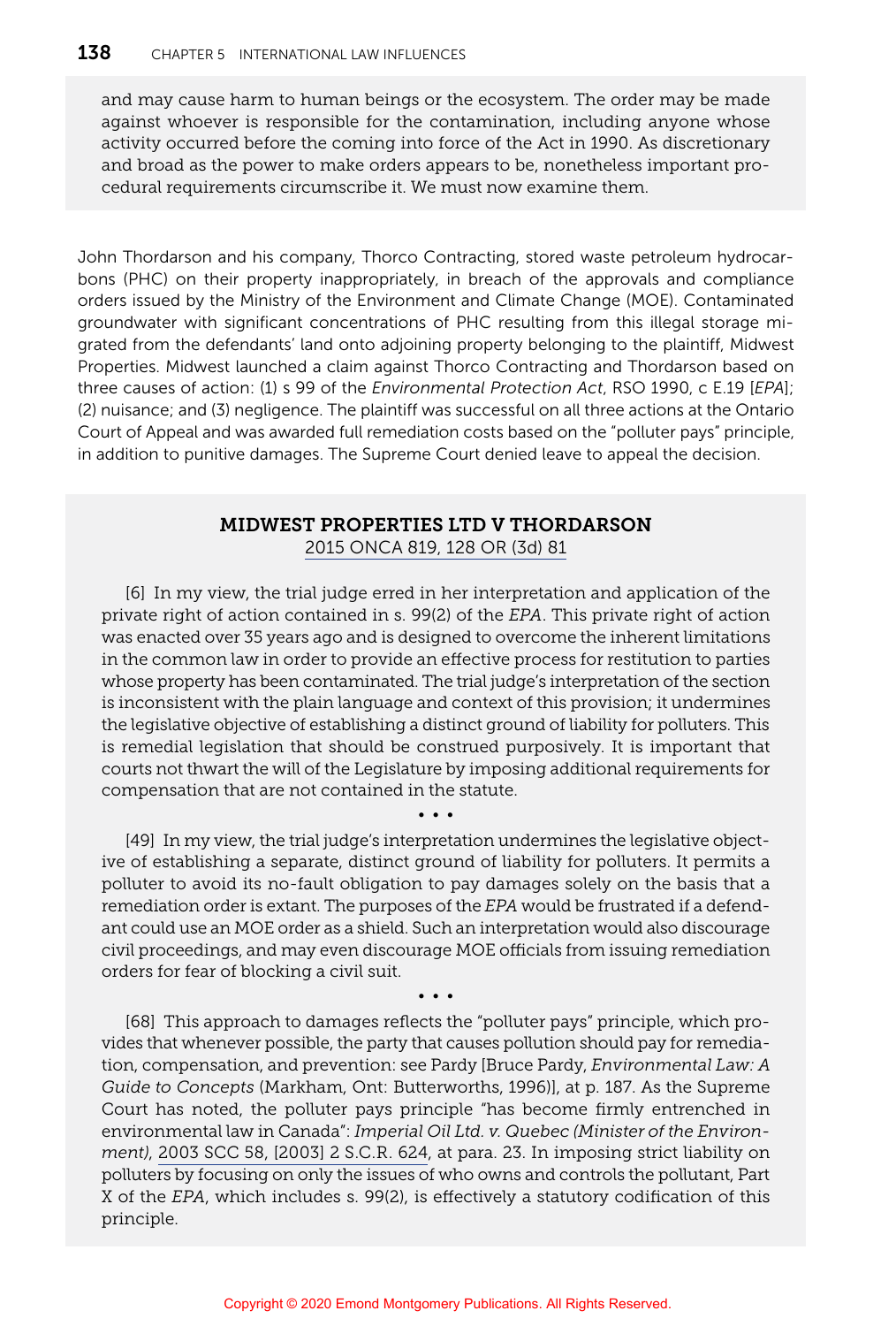#### **QUESTIONS**

- 1. Identify other principles of international environmental law in Canadian court decisions.
- 2. How have these courts engaged with these principles?

# V. CASE STUDY: INTERNATIONAL CLIMATE REGIME AND CANADIAN CLIMATE LAW AND POLICY

Climate change, caused by greenhouse gas (GHG) emissions from everyday human activities (heating, transportation, industrial production, energy generation, food production, etc.) is a global problem *par excellence*. Because all states are responsible for climate change, and all states are affected by it, unilateral action by one state or action by a group of states is insufficient. An international response is inescapable. The international community has reached broad political consensus that climate change needs to be addressed, although there have been disputes over how urgent the problem is, what the remedies should be, and which countries should bear what burdens and what costs of climate action. Since 1992, states have been negotiating international responses to climate change under the *United Nations Framework Convention on Climate Change* (UNFCCC). In 2015, they signed the *Paris Agreement* to strengthen the global response to the threat of climate change by keeping the global temperature rise well below 2°C above pre-industrial levels and pursuing efforts to limit the temperature increase even further to 1.5°C, increase efforts to adapt to the impacts of climate change, and steer global financial flows toward a climate-friendly economy. Canada is a party to both the UNFCCC and the *Paris Agreement*.

The Canadian domestic legal framework to address climate change, discussed in Chapter 6 of this book, has been heavily influenced by international climate change law, especially at the federal level. Jurisdiction to regulate climate change in Canada, like other environmental issues, is shared between the different levels of government, although it is fair to say that many of the human activities that produce GHG emissions are under provincial jurisdiction. One significant challenge for Canada has been to coordinate provincial and federal regulation on climate. The *Pan-Canadian Framework on Clean Growth and Climate Change: Canada's Plan to Address Climate Change and Grow the Economy* (Gatineau, Qc: Environment and Climate Change Canada, 2016), online: *Government of Canada* [<https://www.canada.ca/en/services/](https://www.canada.ca/en/services/environment/weather/climatechange/pan-canadian-framework/climate-change-plan.html) [environment/weather/climatechange/pan-canadian-framework/climate-change-plan.html](https://www.canada.ca/en/services/environment/weather/climatechange/pan-canadian-framework/climate-change-plan.html)> is presented as a collective plan uniting the federal government, the provinces, and the territories (and engaging Indigenous peoples) to support Canada's efforts to implement its *Paris Agreement* commitment to reduce GHG emissions by 30 percent below 2005 emission levels by 2030. One of the cornerstones of the *Pan-Canadian Framework* is pricing GHG emissions across the country to steer behaviour toward a cleaner economy.

The *Greenhouse Gas Pollution Pricing Act*, SC 2018, c 12, s 186 [GGPPA], entered into force on June 21, 2018, establishing a federal GHG emissions pricing scheme that ensures the existence of carbon pricing throughout Canada. GGPPA allows provinces to establish their own carbon pricing schemes, provided they meet specified minimum federal benchmarks. If these minimum benchmarks are not met, a federal pricing regime (the federal backstop) will apply. Despite having broad support from most provinces and territories when it was agreed to in 2016 (Saskatchewan and Manitoba being the exceptions), by 2019, the GGPPA was facing resistance from several provinces, including from new conservative provincial governments in the two provinces with the largest shares of GHG emissions in Canada: Ontario and Alberta.

Four provinces have presented legal challenges against the GGPPA. In 2018, the government of Saskatchewan presented a reference case to the province's Court of Appeal to determine whether the GGPPA is "unconstitutional, in whole or in part." In August 2018, the government of Ontario filed a reference case questioning the constitutionality of the GGPPA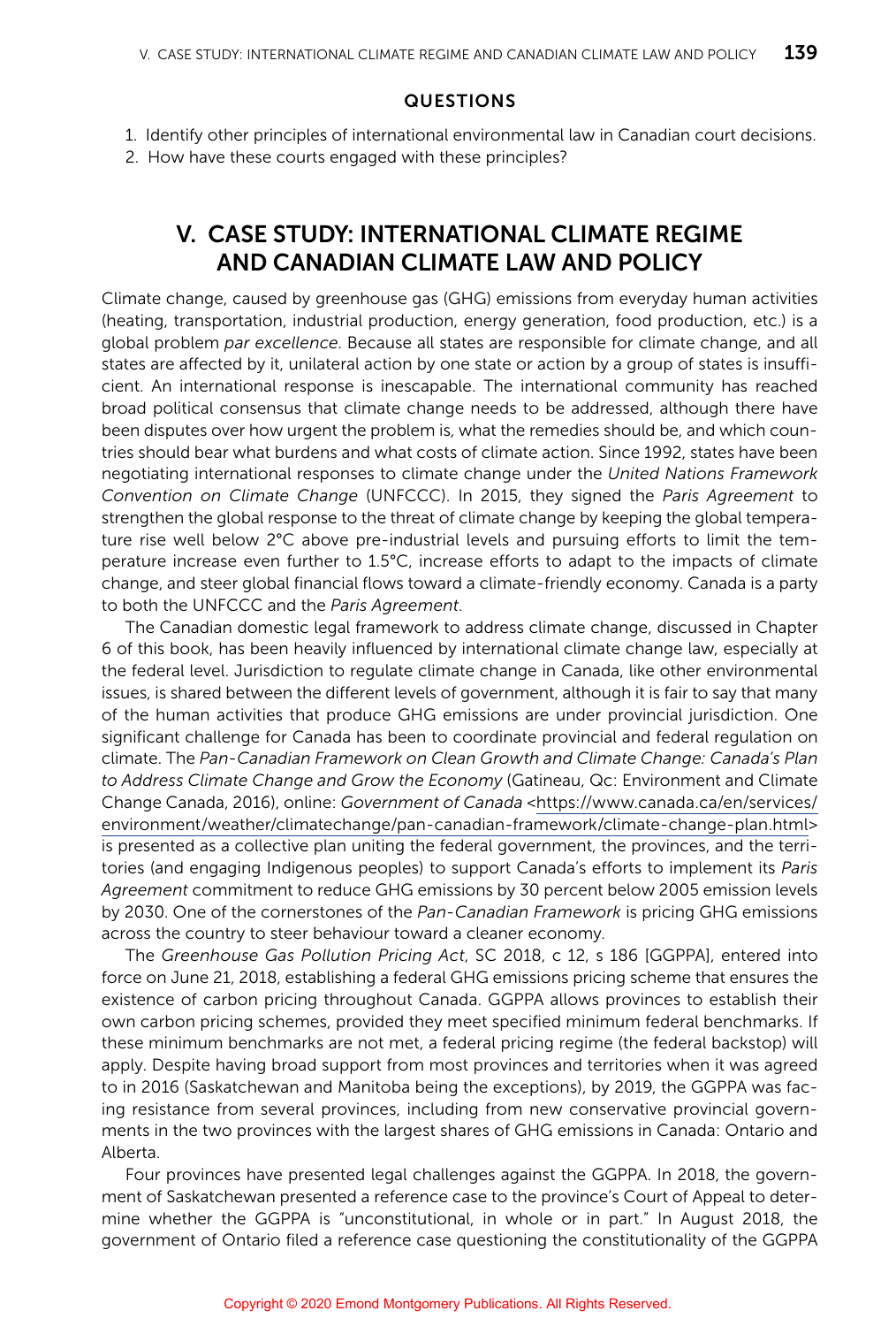to the Court of Appeal for Ontario. In April 2019, the Manitoba government applied for judicial review of GGPPA before the Federal Court of Canada, arguing that the federal carbon tax does not fall under Parliament's jurisdiction. In June 2019, the government of Alberta filed a reference question before the Alberta Court of Appeal on the constitutionality of the GGPPA. The Alberta case was heard in December 2019.

Thus far, provincial courts in two jurisdictions have confirmed the constitutionality of the GGPPA. In 2019, in a 3-2 decision (*Reference re Greenhouse Gas Pollution Pricing Act*, [2019](http://canlii.ca/t/j03gt) [SKCA 40\)](http://canlii.ca/t/j03gt), the Saskatchewan Court of Appeal upheld the constitutionality of the GGPPA on the basis that the legislation falls within the scope of the federal government's "Peace, Order and Good Government" (POGG) jurisdictional authority. On May 31, the Saskatchewan government filed its appeal to the Supreme Court of Canada. In a 4-1 decision, the Court of Appeal for Ontario (in *Reference re Greenhouse Gas Pollution Pricing Act*, [2019 ONCA 544](http://canlii.ca/t/j16w0)) ruled that federal Parliament has the power to enact a minimum national price on GHG emissions under the *Constitution Act, 1867*, based on the national concern branch of POGG. The Ontario government filed its appeal to the Supreme Court of Canada in August 2019.

The excerpt of the Ontario Court of Appeal decision below shows how, in deciding whether or not the federal Parliament has the power to enact GGPPA, the court referred to the international nature of the climate challenge (1) to discuss the context of the federal legislation, (2) to interpret the pith and substance of GGPPA, and (3) to analyze whether GGPPA met the three elements of POGG.

## REFERENCE RE GREENHOUSE GAS POLLUTION PRICING ACT [2019 ONCA 544](http://canlii.ca/t/j16w0)

#### II. BACKGROUND

#### GREENHOUSE GAS EMISSIONS AND CLIMATE CHANGE

[6] Climate change was described in the *Paris Agreement* of 2015 as "an urgent and potentially irreversible threat to human societies and the planet." It added that this "requires the widest possible cooperation by all countries, and their participation in an effective and appropriate international response."

[7] There is no dispute that global climate change is taking place and that human activities are the primary cause. …

• • •

#### INTERNATIONAL COMMITMENTS TO MITIGATING CLIMATE CHANGE

[22] In 1992, growing international concern regarding the potential impacts of climate change led to the "Rio Earth Summit" and adoption of the *United Nations Framework Convention on Climate Change* (the "*UNFCCC*"). The objective of the *UNFCCC* is the "stabilization of greenhouse gas concentrations in the atmosphere at a level that would prevent dangerous anthropogenic interference with the climate system." Canada ratified the *UNFCCC* in December 1992, and it came into force on March 21, 1994. The *UNFCCC* has been ratified by 196 other countries.

[23] In December 1997, the parties to the *UNFCCC* adopted the *Kyoto Protocol* [*Kyoto Protocol to the United Nations Framework Convention on Climate Change*, 11 December 1997, 2303 UNTS 162 (entered into force 16 February 2005)], which established GHG emissions reduction commitments for developed country parties. Canada ratified the *Kyoto Protocol* on December 17, 2002 and committed to reducing its GHG emissions for the years 2008-2012 to an average of six percent below 1990 levels. Canada did not fulfill its commitment, and ultimately withdrew from the *Kyoto Protocol* in December 2012.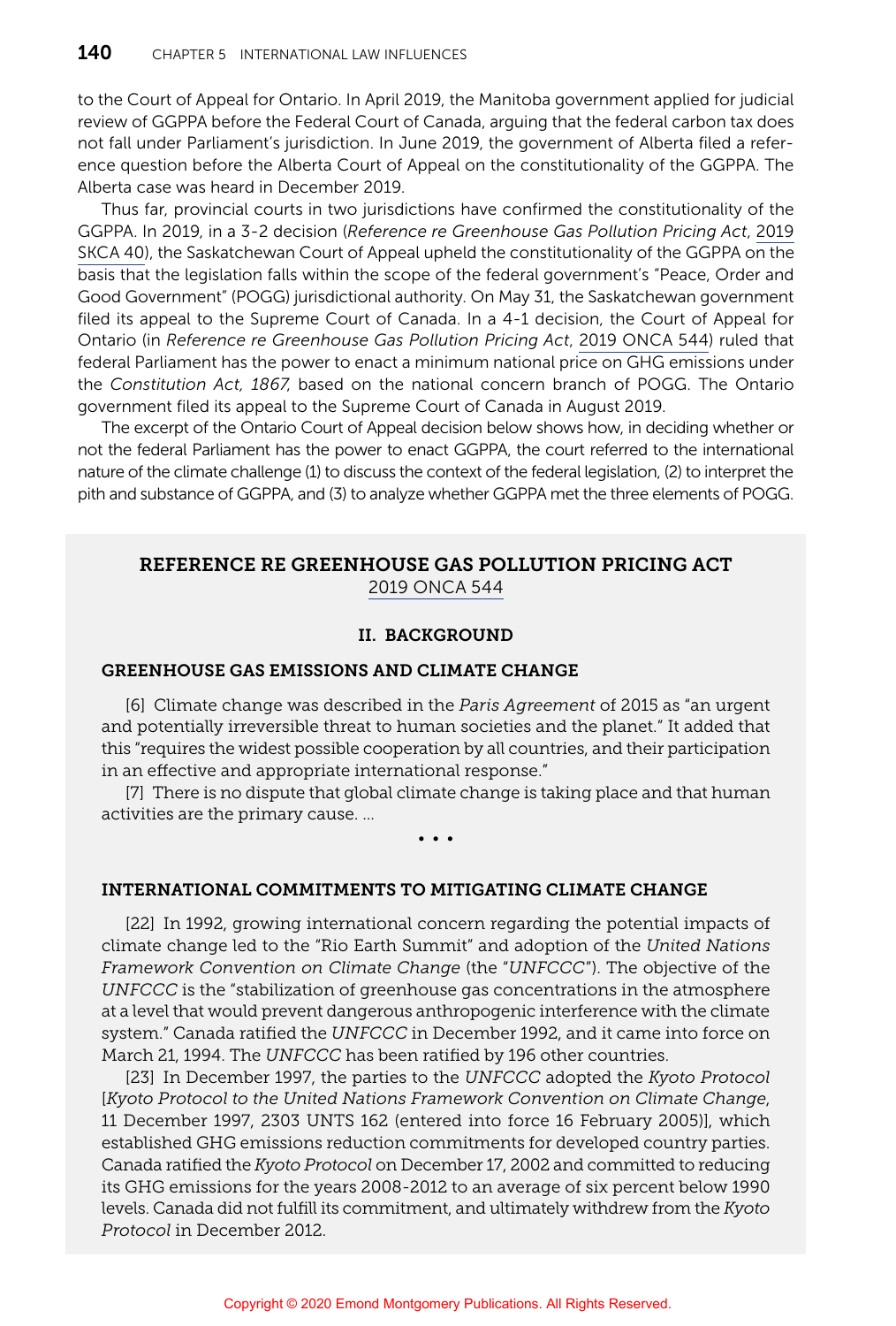[24] In December 2009, most of the parties to the *UNFCCC* adopted the *Copenhagen Accord* [Decision 2/CP.15 in UNFCCC, *Report of the Conference of the Parties on its fifteenth session, held in Copenhagen from 7 to 19 December 2009, Addendum, Part Two: Action taken by the Conference of the Parties at its fifteenth session*, UN Doc FCCC/CP/2009/11/Add.1 (30 March 2010)]. The accord recognized that "climate change is one of the greatest challenges of our time." Parties to the accord recognized the need to hold global warming below 2 degrees Celsius above preindustrial levels and to consider the need to limit it to 1.5 degrees. Under the accord, Canada committed to reducing its GHG emissions by 17 percent below 2005 levels by 2020. Canada is currently not on track to fulfill this commitment.

[25] In December 2015, the parties to the *UNFCCC* adopted the *Paris Agreement*. The Preamble to that agreement recognizes that climate change represents "an urgent and potentially irreversible threat to human societies and the planet." Parties to the agreement committed to holding global warming to "well below" 2 degrees Celsius above pre-industrial levels and to make efforts to limit it to 1.5 degrees above preindustrial levels. Canada ratified the *Paris Agreement* on October 5, 2016 and committed to reducing its GHG emissions by 30 percent below 2005 levels by 2030. Canada's commitments under the *Paris Agreement* were part of the impetus for the *Act*.

• • •

#### CANADIAN EFFORTS TO ADDRESS CLIMATE CHANGE

[28] Shortly after announcing the *Pan-Canadian Approach* [*Pan-Canadian Approach to Pricing Carbon Pollution*], and after extensive discussions with the provinces, Canada ratified the *Paris Agreement*. Canada is required to report and account for progress towards achieving a "nationally determined contribution," which Canada stated at 30 percent below 2005 levels by 2030.

• • •

[29] On December 9, 2016, eight provinces, including Ontario, and the three territories adopted the *Pan-Canadian Framework on Clean Growth and Climate Change* (the "*Pan-Canadian Framework*"), which explicitly incorporated the Benchmark. …

• • •

#### III. THE GREENHOUSE GAS POLLUTION PRICING ACT

[33] The *Act*'s long title is: "An Act to mitigate climate change through the pan-Canadian application of pricing mechanisms to a broad set of greenhouse gas emission sources and to make consequential amendments to other Acts." The Preamble of the *Act* includes, among other observations:

[R]ecent anthropogenic emissions of greenhouse gases are at the highest level in history and present an unprecedented risk to the environment, including its biological diversity, to human health and safety and to economic prosperity.

• • •

[T]he United Nations, Parliament and the scientific community have identified climate change as an international concern which cannot be contained within geographic boundaries.

• • •

[A]s recognized in the Pan-Canadian Framework … climate change is a national problem that requires immediate action by all governments in Canada as well as by industry, non-governmental organizations and individual Canadians.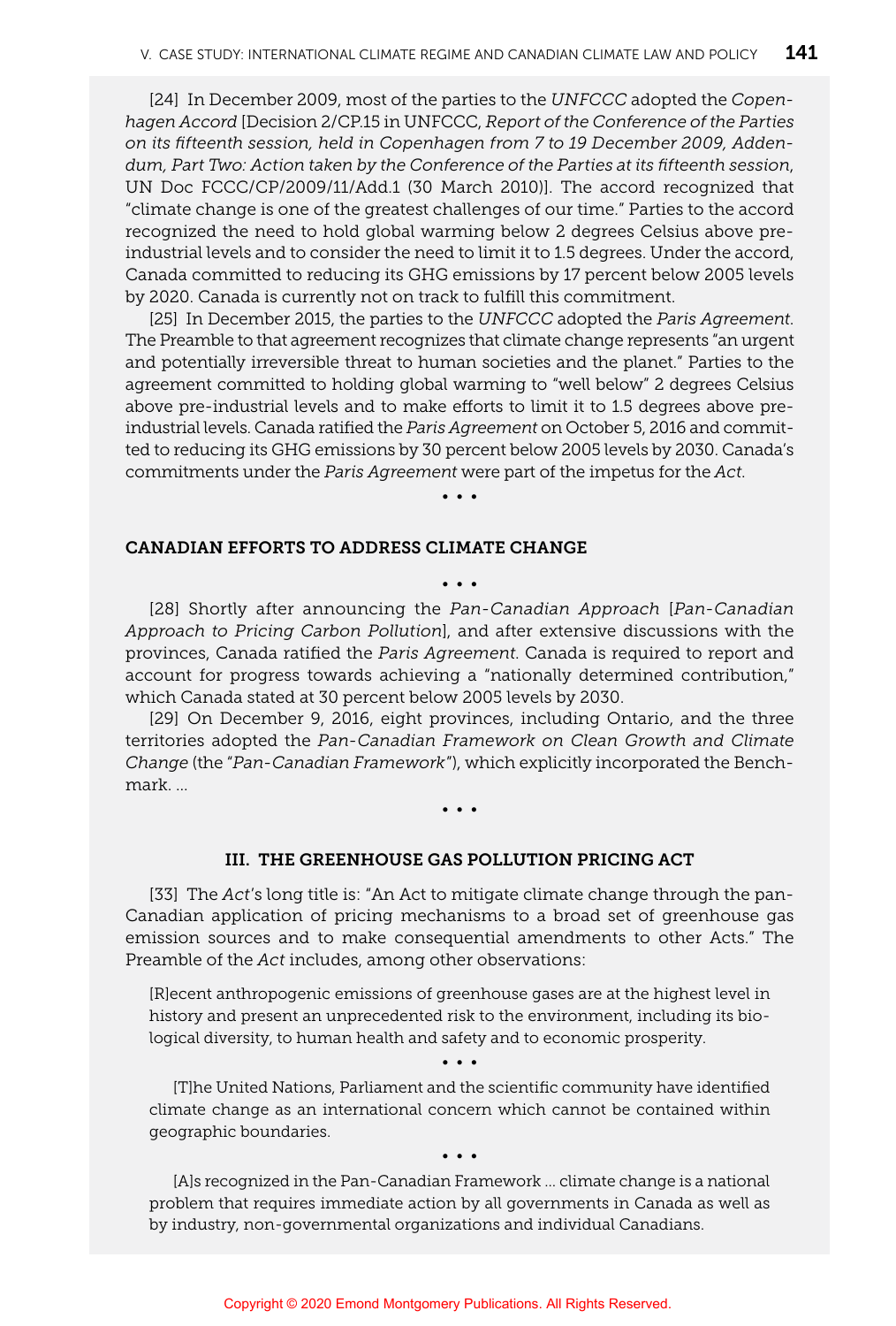[34] The *Act* puts a price on carbon pollution in order to reduce GHG emissions and to encourage innovation and the use of clean technologies. …

[35] The *Act* does not apply in all provinces. Rather, the *Act* and its regulations serve as the "backstop" contemplated by the *Pan-Canadian Framework* in those provinces that have not adopted sufficiently "stringent" carbon pricing mechanisms. …

• • •

#### V. ANALYSIS

• • •

#### CHARACTERIZATION—THE "PITH AND SUBSTANCE" OF THE ACT

• • •

[70] This step of the analysis requires an examination of the purpose and effects of the law to identify its "main thrust": *Reference re Securities Act*, [2011 SCC 66, \[2011\]](http://canlii.ca/t/fpdwb)  [3 S.C.R. 837](http://canlii.ca/t/fpdwb), at para. 63. The purpose of a law is determined by examining both intrinsic evidence, such as the preamble of the law, and extrinsic evidence, such as the circumstances in which the law was enacted: *Rogers Communications Inc. v. Châteauguay (City)*, [2016 SCC 23, \[2016\] 1 S.C.R. 467,](http://canlii.ca/t/gs3l3) at para. 36. The effects of the law include both its legal effects and the practical consequences of the law's application: *Reference re Firearms Act (Can.)*, [2000 SCC 31, \[2000\] 1 S.C.R. 783,](http://canlii.ca/t/5251) at paras. 18, 24.

• • •

[73] Not surprisingly, the parties characterize the pith and substance of the *Act*  in different ways. Ontario puts it broadly: "a comprehensive regulatory scheme for the reduction of greenhouse gas emissions from all sources in Canada." Canada describes it more narrowly, as the "cumulative dimensions of GHG emissions." During oral argument, Canada indicated that it would, if necessary, accept some of the characterizations proposed by the interveners, such as Canada's Ecofiscal Commission, which defined the matter as "the control of extra-provincial and international pollution caused by GHG emissions."

[74] Neither Ontario's nor Canada's proposed characterization is persuasive. Ontario's description is too broad and is designed to support its submission that the law effectively gives Canada sweeping authority to legislate in relation to "local" provincial matters, thereby excluding any provincial jurisdiction in relation to GHGs. Canada's definition is too vague and confusing, since GHGs are inherently cumulative and the "cumulative dimensions" are undefined.

[75] The Preamble to the *Act* provides insight into its purpose:

Whereas there is broad scientific consensus that *anthropogenic greenhouse gas emissions contribute to global climate change*;

• • •

Whereas impacts of climate change, such as coastal erosion, thawing permafrost, increases in heat waves, droughts and flooding, and related risks to critical infrastructures and food security are already being felt throughout Canada and are impacting Canadians, in particular the Indigenous peoples of Canada, low-income citizens and northern, coastal and remote communities;

Whereas Parliament recognizes that it is *the responsibility of the present generation to minimize impacts of climate change on future generations*;

• • •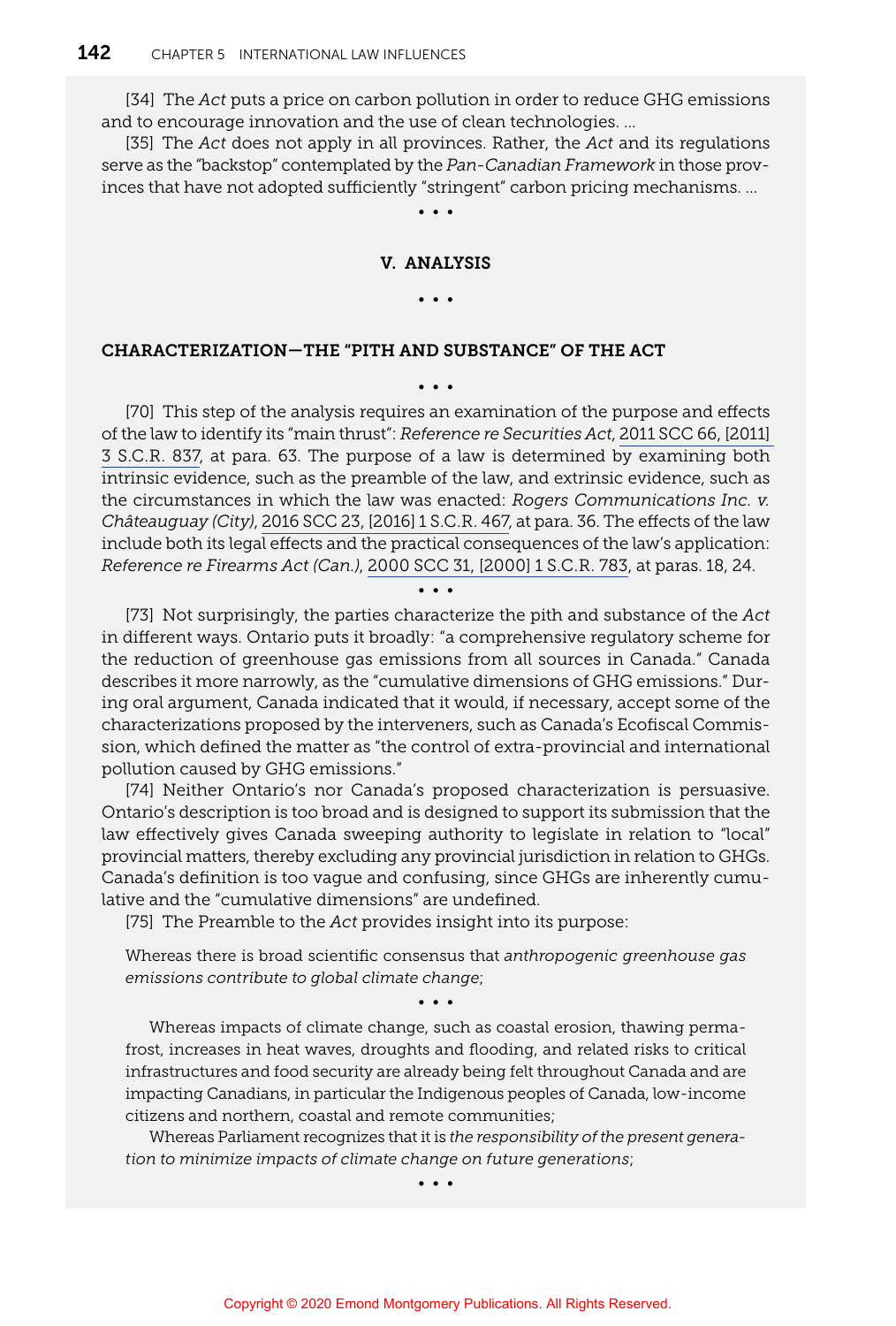Whereas the Government of Canada is committed to achieving Canada's Nationally Determined Contribution – and increasing it over time – under the Paris Agreement by *taking comprehensive action to reduce emissions across all sectors of the economy, accelerate clean economic growth and build resilience to the impacts of climate change*;

Whereas it is recognized in the Pan-Canadian Framework on Clean Growth and Climate Change that *climate change is a national problem that requires immediate action by all governments in Canada as well as by industry, non-governmental organizations and individual Canadians*;

• • •

Whereas some provinces are developing or have implemented greenhouse gas emissions pricing systems;

Whereas *the absence of greenhouse gas emissions pricing in some provinces and a lack of stringency in some provincial greenhouse gas emissions pricing systems could contribute to significant deleterious effects on the environment*, including its biological diversity, on human health and safety and on economic prosperity;

And whereas *it is necessary to create a federal greenhouse gas emissions pricing scheme to ensure that, taking provincial greenhouse gas emissions pricing systems into account, greenhouse gas emissions pricing applies broadly in Canada* … . [Emphasis added.]

[76] The purpose of the *Act*, as reflected in its Preamble and in Canada's international commitments and domestic initiatives, discussed earlier, is to reduce GHG emissions on a nation-wide basis. It does so by establishing national minimum prices for GHG emissions, through both the fuel charge and the OBPS [Output-Based Pricing System] excess emissions charge. Its effect is to put a price on carbon pollution, thereby limiting access to a scarce resource: the atmosphere's capacity to absorb GHGs. The pricing mechanisms also incentivize behavioural changes.

[77] The *Act*'s purpose and effects demonstrate that the pith and substance of the *Act* can be distilled as: "establishing minimum national standards to reduce greenhouse gas emissions." The means chosen by the *Act* is a minimum national standard of stringency for the pricing of GHG emissions.

#### CLASSIFICATION

• • •

#### *(ii) Singleness, Distinctiveness and Indivisibility*

[110] The requirement of *Crown Zellerbach* [*R v Crown Zellerbach Canada Ltd*, [\[1988\] 1 SCR 401, 1988 CanLII 63](http://canlii.ca/t/1fthr)] that a matter be single, distinct and indivisible is designed to limit the national concern branch to discrete matters with contained boundaries. It is aimed at preventing provincial jurisdiction from being overwhelmed with broad characterization of areas of national concern, such as "environmental protection," "inflation" or "preservation of national identity": see *Crown Zellerbach*, at pp. 452-453, per La Forest J., citing Gerald Le Dain, "Sir Lyman Duff and the Constitution" (1974) 12 Osgoode Hall L.J. 261, at p. 293; and Hogg, *Constitutional Law of Canada*, at para. 17.3(c).

• • •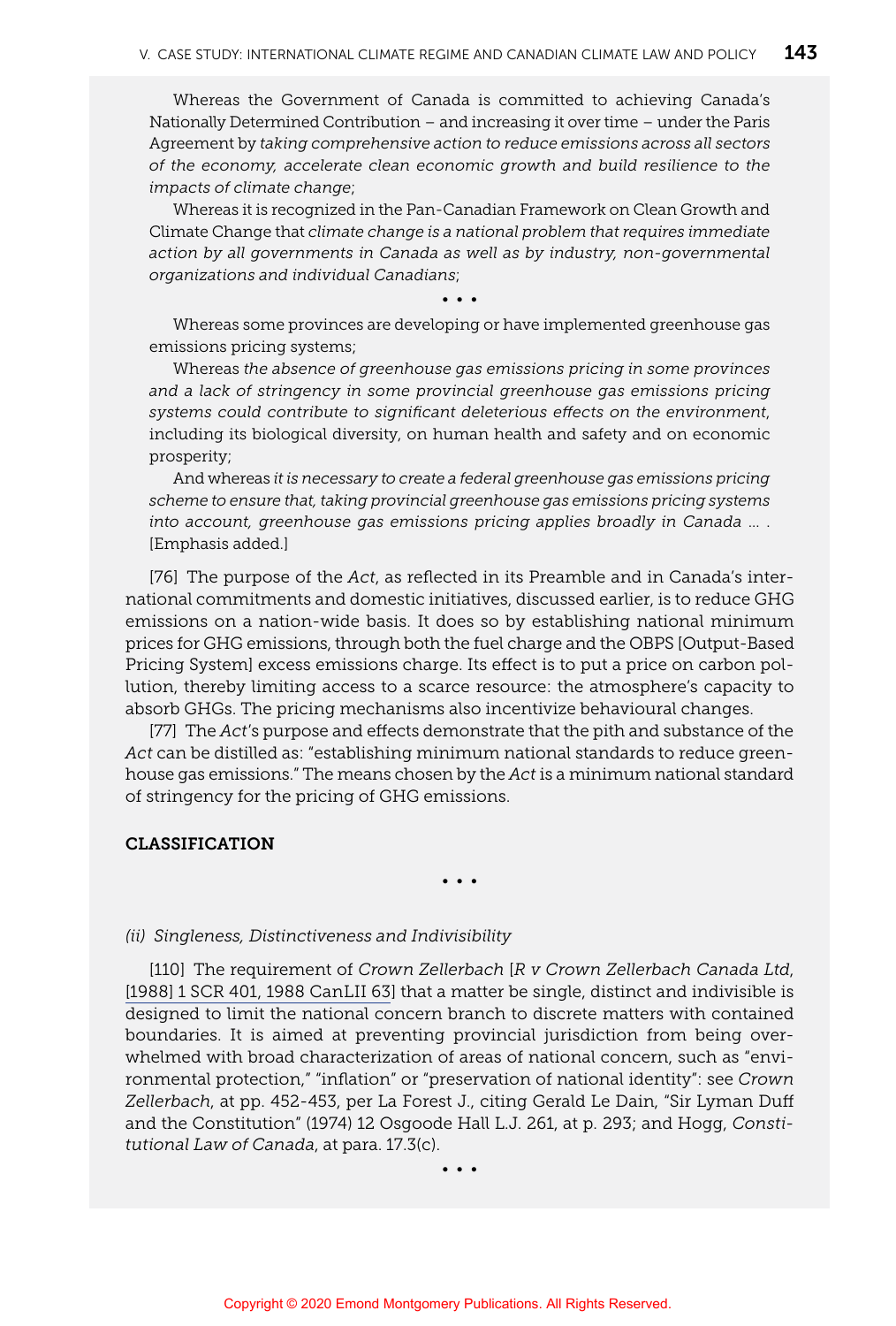[116] The international and interprovincial impacts of GHG emissions inform not only the "national" nature of the concern, but the singleness, distinctiveness and indivisibility of the matter of establishing minimum national standards to reduce GHG emissions. Like the production, use and application of atomic energy, which was considered in *Ontario Hydro v. Ontario (Labour Relations Board)*, [1993 CanLII](http://canlii.ca/t/1fs10)  [72 \(SCC\), \[1993\] 3 S.C.R. 327](http://canlii.ca/t/1fs10), the matter of establishing minimum national standards to reduce GHG emissions is "predominantly extra-provincial and international in character and implications, and possesses sufficiently distinct and separate characteristics to make it subject to Parliament's residual power": *Ontario Hydro*, at p. 379. Moreover, like the strategic and security aspects of atomic energy, the connection between minimum national standards to reduce GHG emissions and global climate change "bespeak[s] its national character and uniqueness": *Ontario Hydro*, at p. 379.

# **QUESTIONS**

1. How would the Ontario Court of Appeal have decided the jurisdictional reference questions if Canada had no international climate change obligations?

2. Can the federal government meet international climate commitments without the cooperation of provinces? How?

### FURTHER READINGS

- Alam, Shawkat et al, eds, *International Environmental Law and the Global South* (New York: Cambridge University Press, 2015).
- Bodansky, Daniel, Jutta Brunnée & Ellen Hey, "International Environmental Law: Mapping the Field" in Daniel Bodansky, Jutta Brunnée & Ellen Hey, eds, *The Oxford Handbook of International Environmental Law* (Oxford: Oxford University Press, 2008).
- Bodansky, Daniel, Jutta Brunnée & Lavanya Rajamani, *International Climate Change Law* (Oxford: Oxford University Press, 2017).
- Carlarne, Cinnamon Piñon, Kevin R Gray & Richard Tarasofsky, eds, *The Oxford Handbook of International Climate Change Law* (Oxford: Oxford University Press, 2016).
- Côté, Charles-Emmanuel, "Applying International Law to Canadian Environmental Law" (Paper delivered at a Symposium on Environment in the Courtroom: Key Environmental Concepts and the Unique Nature of Environmental Damage, University of Calgary, 23-24 March 2012).
- Daniel, Anne, "Canadian Contributions to International Environmental Law on Chemicals and Wastes: The Stockholm Convention as a Model" (2018) Canada in International Law at 150 and Beyond: Paper No 10, online (pdf): *Centre for International Governance Innovation* <[https://www.cigionline.org/sites/default/files/documents/Reflections%20Series%20](https://www.cigionline.org/sites/default/files/documents/Reflections Series Paper no. 10 DanielWEB.pdf) [Paper%20no.%2010%20DanielWEB.pdf](https://www.cigionline.org/sites/default/files/documents/Reflections Series Paper no. 10 DanielWEB.pdf)>.
- Freestone, David, ed, *Sustainable Development and International Environmental Law*, The International Library of Law and the Environment Series (Cheltenham: Edward Elgar, 2018).
- French, Duncan & Louis J Kotzé, "'Towards a Global Pact for the Environment': International Environmental Law's Factual, Technical and (Unmentionable) Normative Gaps" (2019) 28:1 Rev of European, Comparative & Int'l Envtl L 25.
- Klein, Daniel et al, eds, *The Paris Agreement on Climate Change: Analysis and Commentary* (Oxford: Oxford University Press, 2017).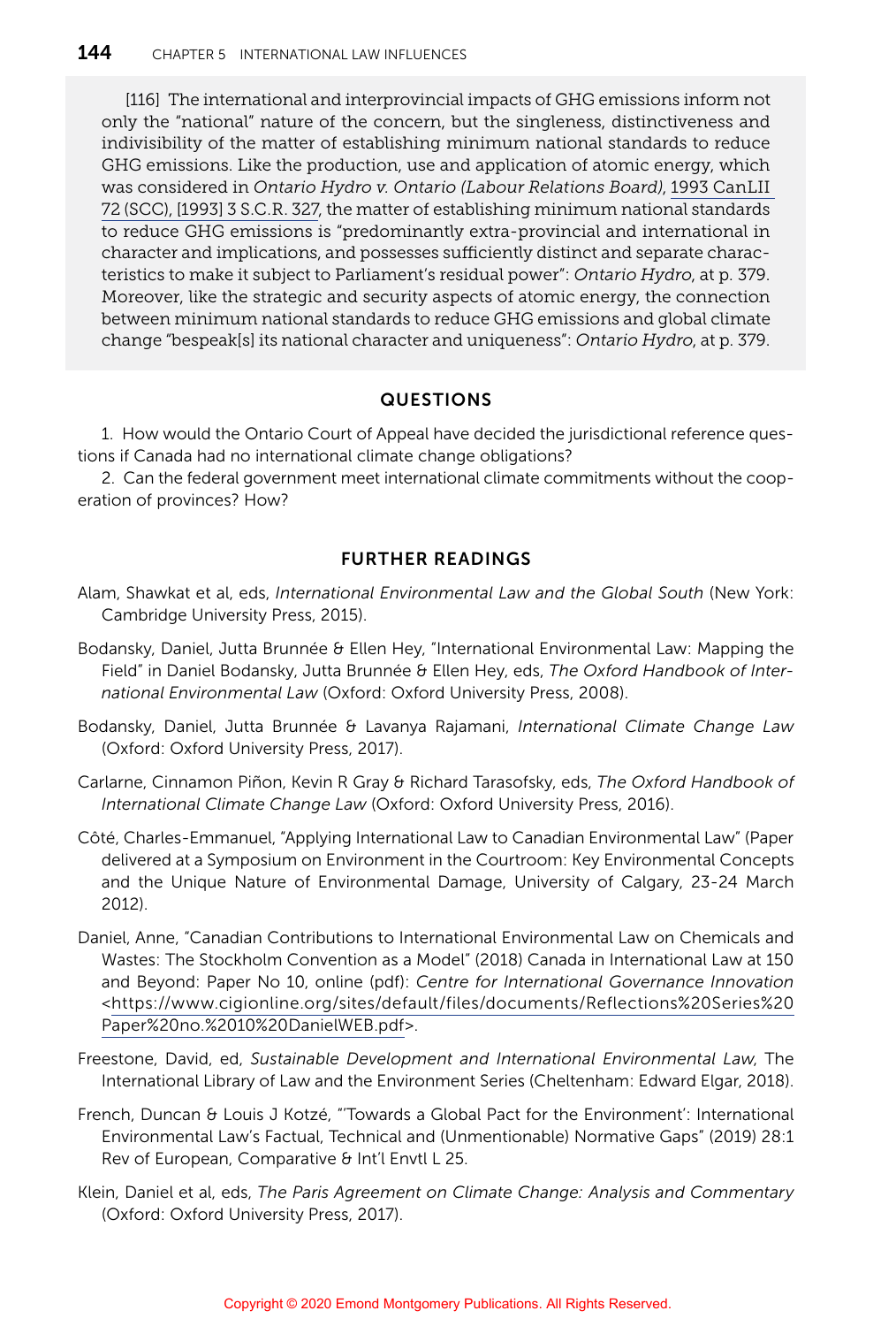- Knox, John H & Ramin Pejan, eds, *The Human Right to a Healthy Environment* (Cambridge: Cambridge University Press, 2018).
- Saunders, Phillip M et al, *Kindred's International Law, Chiefly as Interpreted and Applied in Canada*, 9th ed (Toronto: Emond, 2019).
- van Ert, Gib, "The Domestic Application of International Law in Canada" in Curtis A Bradley, ed, *The Oxford Handbook of Comparative Foreign Relations Law* (New York: Oxford University Press, 2019).
- van Ert, Gib, "The Reception of International Law in Canada: Three Ways We Might Go Wrong" (2018) Canada in International Law at 150 and Beyond: Paper No 2, online (pdf): *Centre for*  International Governance Innovation <[https://www.cigionline.org/sites/default/files/](https://www.cigionline.org/sites/default/files/documents/Reflections Series Paper no.2web.pdf) [documents/Reflections%20Series%20Paper%20no.2web.pdf>](https://www.cigionline.org/sites/default/files/documents/Reflections Series Paper no.2web.pdf).